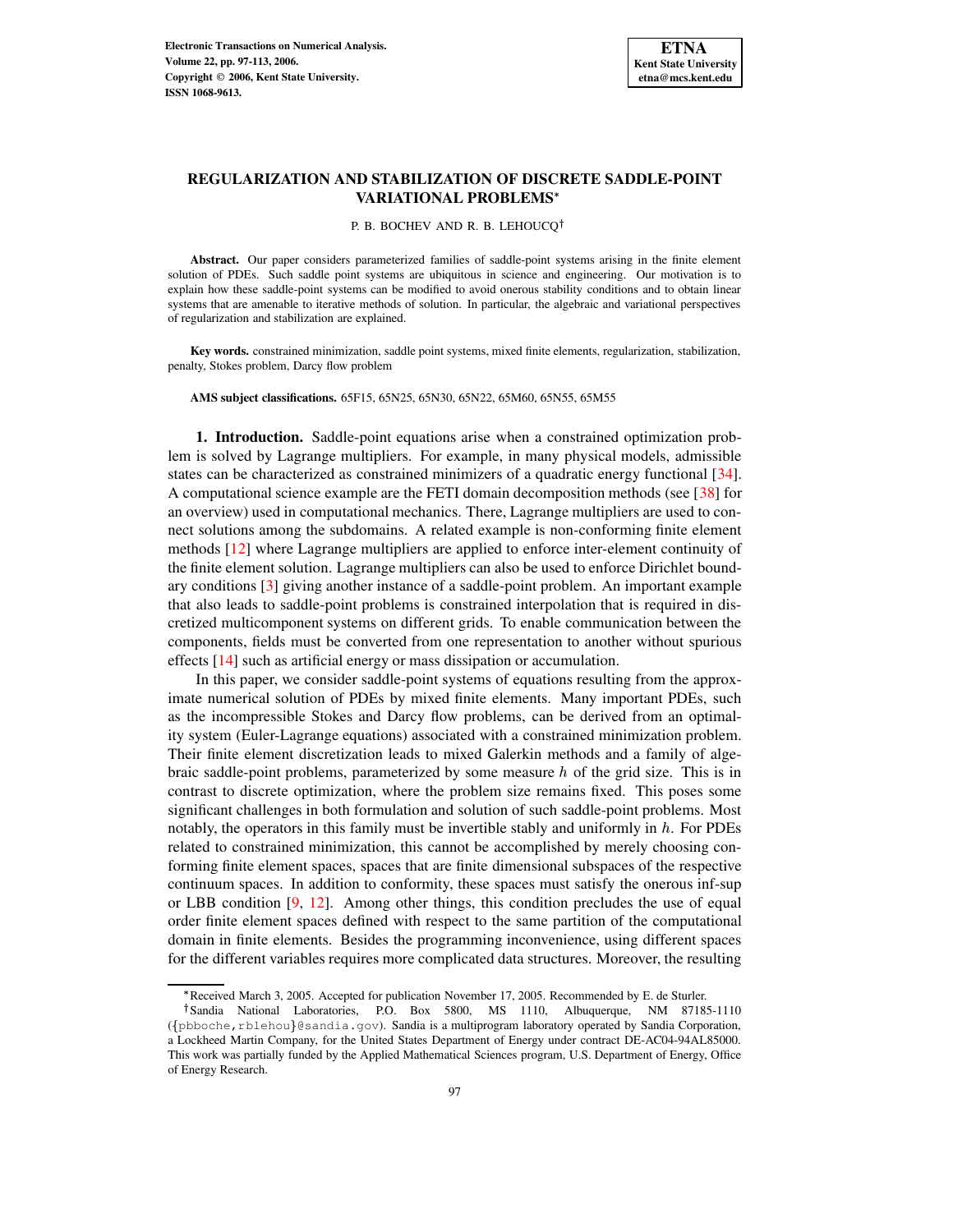saddle-point problems have symmetric indefinite matrices. These systems typically have a 2 by 2 block structure with the (2,2) block being identically zero. This makes their numerical solution by preconditioned iterative methods challenging. The reader is referred to [\[5,](#page-15-4) [17\]](#page-15-5) for further information and references on preconditioned iterative methods for saddle point systems.

For these and other reasons, two alternative finite element formulations for PDEs related to constrained optimization have been pursued ever since the inception of mixed Galerkin methods. The first, *stabilization* circumvents the onerous stability conditions inherent in mixed methods. The second, *regularization*<sup>[1](#page-1-0)</sup>, does not circumvent stability conditions, but renders the solution of the saddle point system with preconditioned iterative methods less difficult. At the discrete level these two fundamentally different approaches may appear indistinguishable. One of our goals will be to expound the distinctions between the two approaches and how they are propagated to the algebraic level. For this purpose we will always treat modifications as occurring at the variational level even though in many cases they can be introduced directly into the algebraic problem. This will also help to clarify the subtleties that arise with an algebraic view of the discrete problem that does not account for their origin.

Our paper is organized as follows. Section [2](#page-1-1) presents a discussion of abstract variational problems that leads to saddle point systems. The abstract problem is placed into context with two examples in Section  $3$ . The abstract algebraic problem is the subject of  $4$ . We then modify the constrained minimization problem in sections [6](#page-7-0)[–7](#page-10-0) with regularization and stabilization, respectively. Section [8](#page-14-0) concludes with a brief summary.

<span id="page-1-1"></span>**2. Abstract setting.** Let V and S denote two Hilbert spaces with inner products  $( \cdot, \cdot )_V$ and  $(\cdot, \cdot)_{\mathcal{S}}$ , respectively, and  $\langle \cdot, \cdot \rangle$  denote the duality pairing between  $\mathcal{V}, \mathcal{S}$  and their dual spaces  $V', S'$  respectively. Let

<span id="page-1-5"></span>(2.1) 
$$
a(\cdot, \cdot): \mathcal{V} \times \mathcal{V} \mapsto \mathbb{R}, \quad b(\cdot, \cdot): \mathcal{V} \times \mathcal{S} \mapsto \mathbb{R}
$$

be two continuous bilinear forms, such that

(2.2) 
$$
a(\mathbf{v}, \mathbf{v}) \ge 0 \quad \text{for all } \mathbf{v} \in \mathcal{V}
$$

and let  $f \in \mathcal{V}'$ ,  $g \in \mathcal{S}'$  be given data functions. We consider the optimization problem:

<span id="page-1-4"></span>(2.3) 
$$
\begin{cases} \text{find } \mathbf{u} \in \mathcal{V} \text{ that minimizes } J(\mathbf{v}) = \frac{1}{2} a(\mathbf{v}, \mathbf{v}) - \langle f, \mathbf{v} \rangle \\ \text{subject to } b(\mathbf{v}, \mu) = \langle g, \mu \rangle \text{ for all } \mu \in \mathcal{S}. \end{cases}
$$

By introducing a Lagrange multiplier  $\lambda \in S$  this constrained optimization problem is transformed into the unconstrained problem of finding the saddle-point  $(\mathbf{u},\lambda) \in \mathcal{V} \times \mathcal{S}$  of the Lagrangian functional

<span id="page-1-2"></span>(2.4) 
$$
L(\mathbf{v}, \mu) = J(\mathbf{v}) + b(\mathbf{v}, \mu) - \langle g, \mu \rangle.
$$

Using standard calculus of variations techniques we obtain the saddle-point problem:

<span id="page-1-3"></span>(2.5) 
$$
\begin{cases} \text{find } (\mathbf{u}, \lambda) \in \mathcal{V} \times \mathcal{S} \text{ such that} \\ a(\mathbf{u}, \mathbf{v}) + b(\mathbf{v}, \lambda) = \langle f, \mathbf{v} \rangle \quad \forall \mathbf{v} \in \mathcal{V}, \\ b(\mathbf{u}, \mu) = \langle g, \mu \rangle \quad \forall \mu \in \mathcal{S}, \end{cases}
$$

<span id="page-1-0"></span><sup>&</sup>lt;sup>1</sup>We call attention to the non-standard use of the term "regularization" in the paper. Typically, regularization refers to a process wherein an ill-posed problem is replaced by a well-posed problem. Here, regularization denotes a technique to replace one well-posed problem by another well-posed problem that is "easier" to solve.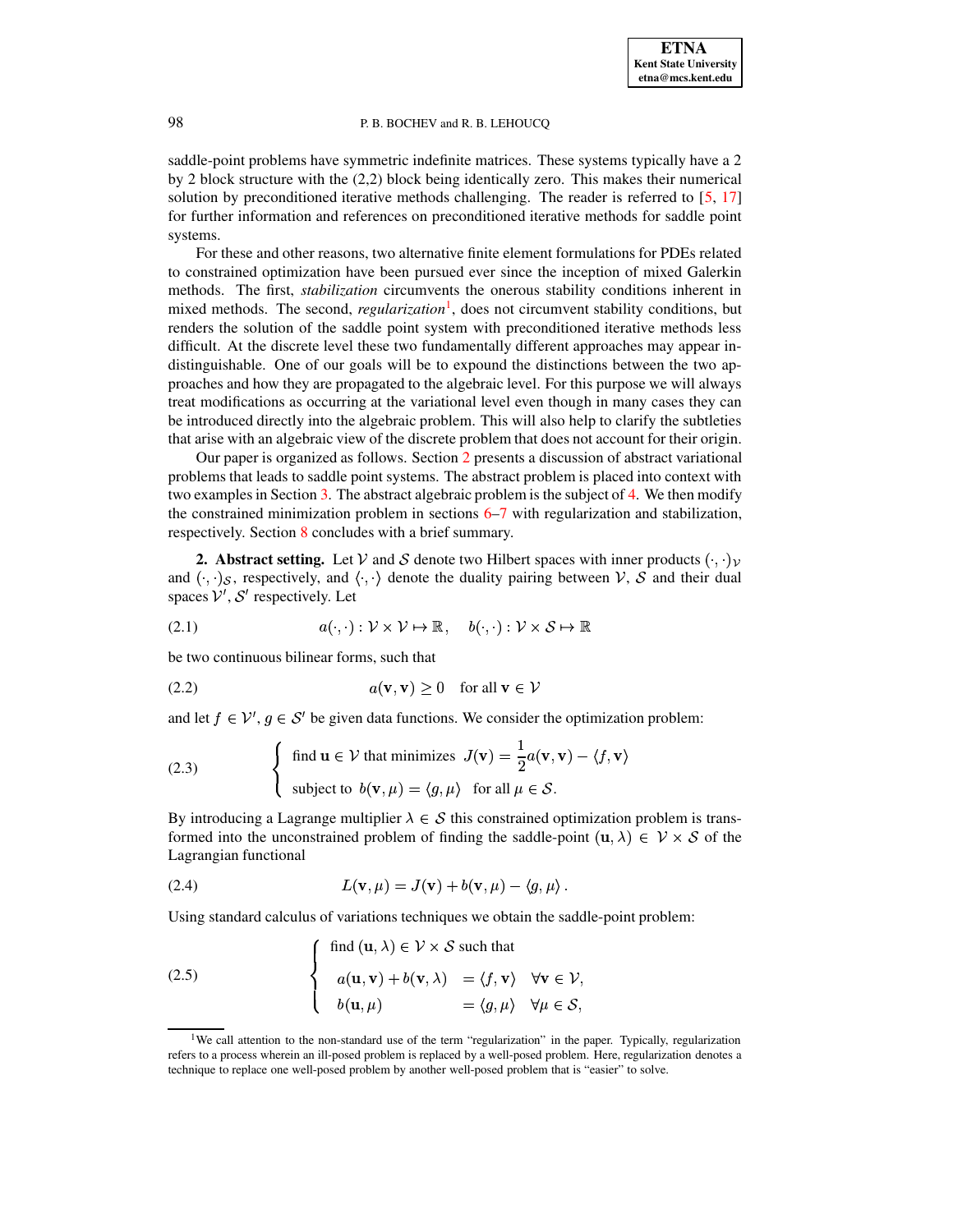### REGULARIZATION AND STABILIZATION OF DISCRETE SADDLE-POINT PROBLEMS 99

that expresses a first-order optimality condition for [\(2.4\)](#page-1-2). Using the operators  $A: V \mapsto V'$ and  $B: V \mapsto S'$  defined by

$$
\langle A\mathbf{u}, \mathbf{v} \rangle = a(\mathbf{u}, \mathbf{v})
$$
 and  $\langle B\mathbf{u}, \mu \rangle = b(\mathbf{u}, \mu)$ 

the saddle-point problem  $(2.5)$  is recast as

<span id="page-2-1"></span>(2.6) 
$$
\begin{cases} A\mathbf{u} + B'\lambda = f \quad \text{in } \mathcal{V}' \\ B\mathbf{u} = g \quad \text{in } \mathcal{S}' \end{cases}
$$

To discuss well-posedeness of  $(2.5)$  or  $(2.6)$  we need the kernel space

<span id="page-2-4"></span>
$$
(2.7) \t\t\t\t\mathcal{Z} = \{ \mathbf{v} \in \mathcal{V} \mid b(\mathbf{v}, \mu) = 0 \quad \forall \mu \in \mathcal{S} \}.
$$

<span id="page-2-3"></span>In his seminal paper [\[9\]](#page-15-3) Brezzi developed conditions for the unique and stable solution of [\(2.5\)](#page-1-3) in terms of the two bilinear forms.

THEOREM 2.1. *The saddle-point problem* [\(2.5\)](#page-1-3) *defines an isomorphism*  $V \times S \mapsto V' \times S'$ *if* and only if  $a(\cdot, \cdot)$  is coercive on the kernel  $\mathcal{Z}$ , i.e.,

<span id="page-2-2"></span>(2.8) 
$$
a(\mathbf{v}, \mathbf{v}) \ge \alpha \|\mathbf{v}\|_{\mathcal{V}}^2 \quad \forall \mathbf{v} \in \mathcal{Z}, \quad \alpha > 0
$$

 $and$   $b(\cdot, \cdot)$  *satisfies the inf-sup condition* 

<span id="page-2-5"></span>(2.9) 
$$
\inf_{\mu \in \mathcal{S}} \sup_{\mathbf{v} \in \mathcal{V}} \frac{b(\mathbf{v}, \mu)}{\|\mathbf{v}\|_{\mathcal{V}} \|\mu\|_{\mathcal{S}}} \ge \beta > 0
$$

If  $g = 0$ , [\(2.3\)](#page-1-4) is equivalent to the reduced problem

(2.10) find 
$$
\mathbf{u} \in \mathcal{Z}
$$
 that minimizes  $J(\mathbf{v})$ .

This minimizer solves the variational equation: find  $\mathbf{u} \in \mathcal{Z}$  such that

<span id="page-2-6"></span>(2.11) 
$$
a(\mathbf{u}, \mathbf{v}) = \langle f, \mathbf{v} \rangle \quad \forall \mathbf{v} \in \mathcal{Z}.
$$

<span id="page-2-0"></span>According to [\(2.8\)](#page-2-2), Theorem [2.1,](#page-2-3) this problem has a unique solution.

**3. Examples.** Stokes equations and the Darcy equations are examples of PDEs associated with constrained minimization principles. We briefly examine how they fit in the abstract setting of Section [2](#page-1-1) and discuss some of their differences. To describe the two problems, we assume that  $\Omega$  is a bounded open domain in  $\mathbb{R}^n$ ,  $n = 2,3$  with Lipschitz continuous boundassume that  $\Omega$  is a bounded open domain in  $\mathbb{R}^n$ ,  $n = 2, 3$  with Lipschitz continuous bound-<br>ary  $\Gamma$ . We recall the space  $L^2(\Omega)$  of all square integrable functions and its subspace  $L^2_0(\Omega)$ of zero mean functions. We will also need the space  $H_0^1(\Omega)$  of all square integrable vector functions  $\bf{u}$  that vanish on  $\Gamma$  and whose first derivatives are also square integrable. Lastly, we recall the space  $H_N(\Omega, \text{div})$  of all square integrable vector fields u with square integrable divergence and whose normal components vanish on  $\Gamma$ . Because our focus is on finite element methods, we assume that  $\mathcal{T}_h$  is a partition of  $\Omega$  into finite elements K. In two dimensions K can be triangles or quadrilaterals, in three dimensions the elements are tetrahedra, hexahedra, prisms or pyramids. Finite element spaces are defined by combining local polynomial spaces defined on each element. The so-called nodal or Lagrangian finite elements are subspaces of  $H^1(\Omega)$  and contain  $C^0$  piecewise polynomial functions. Other finite element spaces provide only normal continuity across element faces and form subspaces of  $H(\Omega, \text{div})$ . For more details about these spaces and their construction we refer the reader to [\[12,](#page-15-0) [23\]](#page-16-2).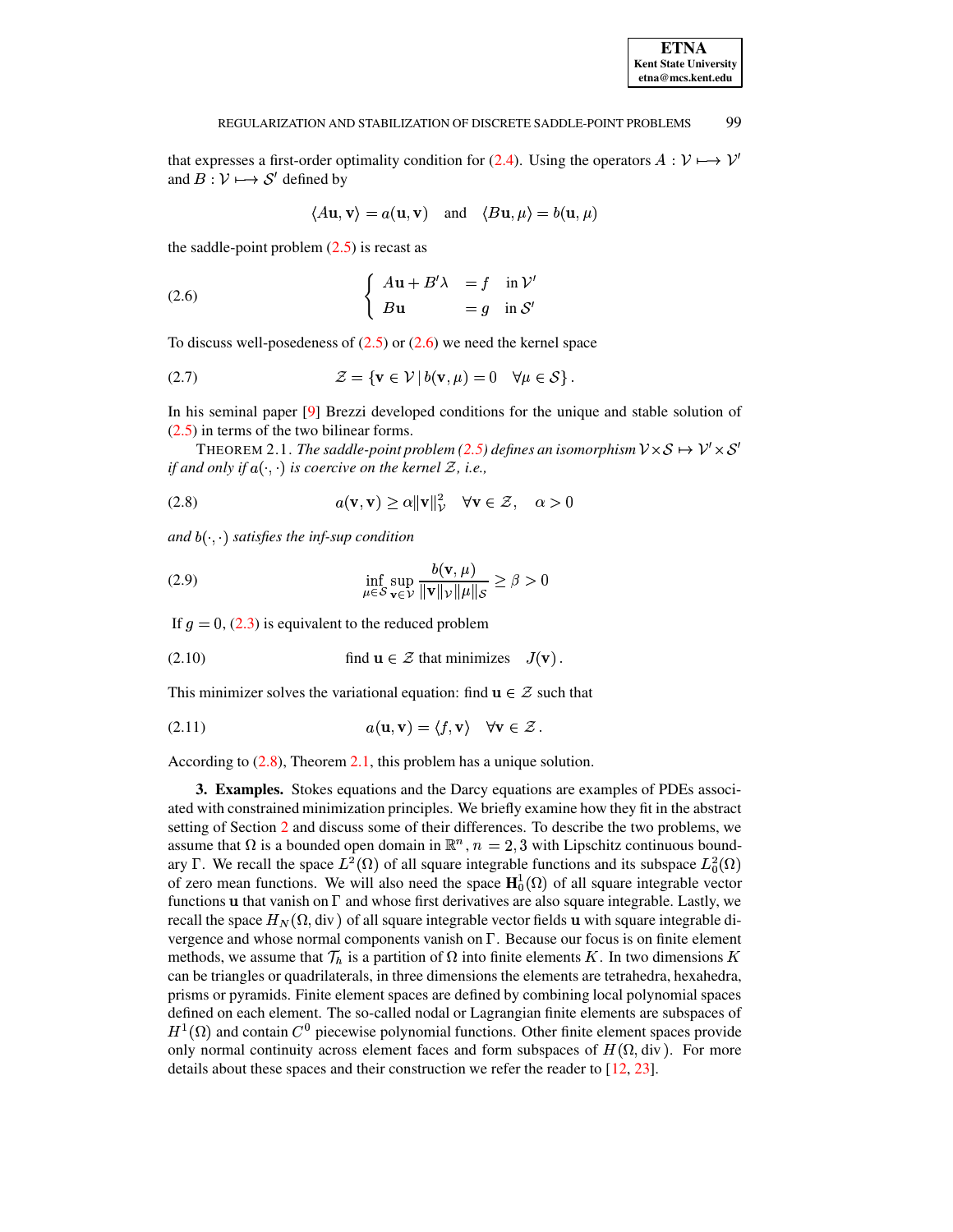3.1. Stokes equations. We consider the constrained optimization problem

<span id="page-3-0"></span>(3.1) 
$$
\begin{cases} \text{find } \mathbf{u} \in \mathbf{H}_0^1(\Omega) \text{ that minimizes} \\ J(\mathbf{v}) = \frac{1}{2} \int_{\Omega} \nabla \mathbf{v} \cdot \nabla \mathbf{v} \, d\Omega - \int_{\Omega} \mathbf{f} \cdot \mathbf{v} \, d\Omega \quad \text{subject to } \nabla \cdot \mathbf{v} = 0 \end{cases}
$$

With the identifications  $V = H_0^1(\Omega)$ ,  $S = L_0^2(\Omega)$ ,

$$
a(\mathbf{u}, \mathbf{v}) = \int_{\Omega} \nabla \mathbf{u} \cdot \nabla \mathbf{v} \, d\Omega \, ; \quad \text{and} \quad b(\mathbf{u}, \mu) = -\int_{\Omega} \mu \nabla \cdot \mathbf{u} \, d\Omega
$$

problem  $(3.1)$  is of the form  $(2.3)$ . The null-space  $(2.7)$  is given by the subspace

$$
\mathcal{Z} = \{ \mathbf{v} \in \mathbf{H}_0^1(\Omega) \, | \, b(\mathbf{v}, \mu) = 0 \quad \forall \mu \in L_0^2(\Omega) \}
$$

of weakly solenoidal vector fields in  $\mathbf{H}^1_0(\Omega)$ . A classical result [9, 23] shows that (2.9) holds for the Stokes problem. The bilinear form  $a(\cdot, \cdot)$  is coercive on  $\mathbf{H}^1_0(\Omega) \times \mathbf{H}^1_0(\Omega)$  and so (2.8) is trivially satisfied.

If solutions  $(\mathbf{u}, \lambda)$  of the optimality system (2.5) are sufficiently smooth, integration by parts can be used to show that  $(u, \lambda)$  satisfy the Stokes equations

<span id="page-3-1"></span>(3.2) 
$$
\begin{cases}\n-\Delta \mathbf{u} + \nabla \lambda = f \quad \text{in } \Omega \\
\nabla \cdot \mathbf{u} = 0 \quad \text{in } \Omega\n\end{cases}
$$

augmented with the boundary condition  $\mathbf{u} = 0$  on  $\partial\Omega$ . With the obvious identifications  $A = -\Delta$ ,  $B = -\nabla \cdot$  and  $B' = \nabla$  these equations provide the operator form (2.6) of the saddle-point problem. For the Stokes equations u is the velocity field and the Lagrange multiplier  $\lambda$  turns out to be the pressure.

3.2. Darcy problem. We consider the constrained optimization problem

(3.3) 
$$
\begin{cases} \text{find } \mathbf{u} \in H_N(\Omega, \text{div}) \text{ that minimizes} \\ J(\mathbf{v}) = \frac{1}{2} \int_{\Omega} |\mathbf{v}|^2 d\Omega & \text{subject to } \nabla \cdot \mathbf{v} = f \end{cases}
$$

For this problem  $V = H_N(\Omega, \text{div}), S = L_0^2(\Omega)$ ,

$$
a(\mathbf{u}, \mathbf{v}) = \int_{\Omega} \mathbf{u} \cdot \mathbf{v} d\Omega
$$
; and  $b(\mathbf{u}, \mu) = -\int_{\Omega} \mu \nabla \cdot \mathbf{u} d\Omega$ 

The null-space of the Darcy problem is given by

$$
\mathcal{Z} = \{ \mathbf{v} \in H_N(\Omega, \text{div}) \, | \, b(\mathbf{v}, \mu) = 0 \quad \forall \mu \in L_0^2(\Omega) \},
$$

and is a proper subspace of  $H_N(\Omega, \text{div})$ . Again, classical results [12] show that both (2.8) and (2.9) hold for  $a(\cdot, \cdot)$  and  $b(\cdot, \cdot)$ .

If solutions  $(\mathbf{u}, \lambda)$  of the associated optimality system (2.5) are sufficiently smooth then  $(\mathbf{u}, \lambda)$  satisfy the *Darcy* equations

<span id="page-3-2"></span>(3.4) 
$$
\begin{cases} \mathbf{u} + \nabla \lambda = 0 \\ \nabla \cdot \mathbf{u} = f \end{cases}
$$

100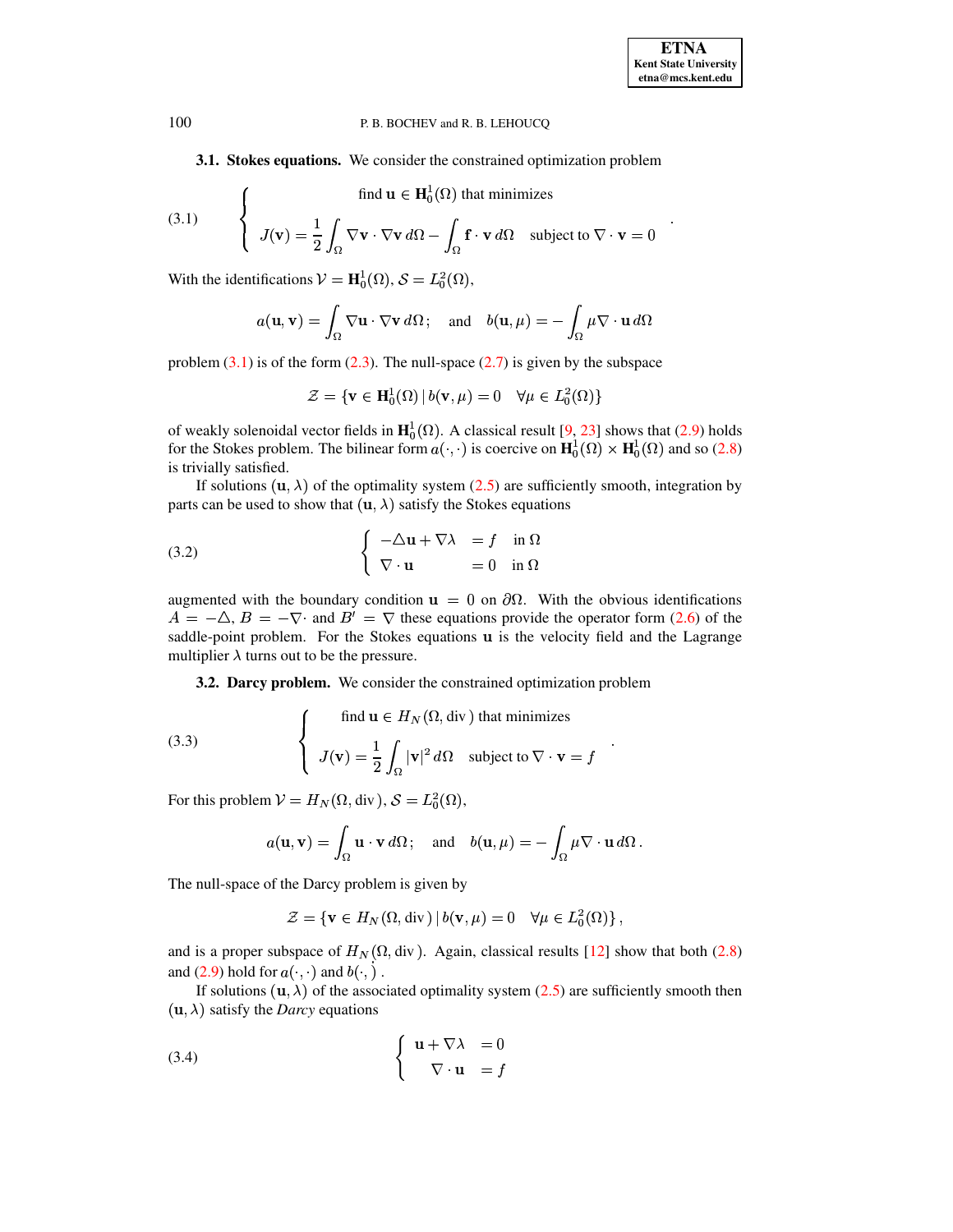augmented with the boundary condition  $\mathbf{u} \cdot \mathbf{n} = 0$  on  $\partial \Omega$ . With the identifications  $A = I$ ,  $B = -\nabla \cdot$  and  $B' = \nabla$  these equations take the operator form [\(2.6\)](#page-2-1). For the Darcy equations **u** is the velocity and  $\lambda$  is the pressure.

The bilinear form  $b(\cdot, \cdot)$  and associated operators B and B' are the same for the Stokes and Darcy problems. However, the form  $a(\cdot, \cdot)$  is fundamentally different for the two problems. For the Stokes problem this form defines an inner product on  $H_0^1(\Omega) \times H_0^1(\Omega)$ , while lems. For the Stokes problem this form defines an inner product on  $\mathbf{H}_0^1(\Omega) \times \mathbf{H}_0^1(\Omega)$ , while for the Darcy equations  $a(\cdot, \cdot)$  is merely the  $L^2(\Omega)$  inner product. As a result, for the Stokes equations,  $a(\cdot, \cdot)$  is coercive on all of V, including the subspace  $\mathcal{Z}$ . In contrast, for the Darcy problem coercivity of  $a(\cdot, \cdot)$  is restricted to the null-space  $\mathcal{Z}$ .

<span id="page-4-0"></span>**4. Approximation of saddle-point problems.** This section briefly reviews the algebraic interpretation associated with the abstract saddle-point problem  $(2.5)$ . The reader is referred to [\[12,](#page-15-0) pp.73–80], and [\[10,](#page-15-6) [11,](#page-15-7) [20,](#page-16-3) [26\]](#page-16-4) for further information on an algebraic treatment.

The saddle-point problem  $(2.5)$  and the reduced equation  $(2.11)$  are completely equivalent. However, their numerical approximation leads to methods that are not equivalent. Moreover, deriving a conforming approximation of the nullspace [\(2.7\)](#page-2-4) is difficult, which leaves the saddle-point problem  $(2.5)$  as the preferred setting for the constrained minimization.

To discretize [\(2.5\)](#page-1-3) we need finite dimensional subspaces  $V_h \subset V$  and  $S_h \subset S$ , param-eterized by h. For the examples of interest to us (see Section [3\)](#page-2-0)  $V_h$  and  $S_h$  will be finite element spaces and h is some measure of the element size. The discrete version of  $(2.5)$  is:

(4.1) 
$$
\begin{cases} \text{find } (\mathbf{u}_h, \lambda_h) \in \mathcal{V}_h \times \mathcal{S}_h \text{ such that} \\ a(\mathbf{u}_h, \mathbf{v}_h) + b(\mathbf{v}_h, \lambda_h) = \langle f, \mathbf{v}_h \rangle \quad \forall \mathbf{v}_h \in \mathcal{V}_h \\ b(\mathbf{u}_h, \mu_h) = \langle g, \mu_h \rangle \quad \forall \mu_h \in \mathcal{S}_h \end{cases}
$$

In finite elements this formulation is known as the *mixed Galerkin* method, and gives rise to a parameterized family of linear algebraic equations

<span id="page-4-1"></span>(4.2) 
$$
\begin{bmatrix} \mathbf{A}_h & \mathbf{B}_h^T \\ \mathbf{B}_h & 0 \end{bmatrix} \begin{bmatrix} \mathbf{u}_h \\ \lambda_h \end{bmatrix} = \begin{bmatrix} \mathbf{f}_h \\ \mathbf{g}_h \end{bmatrix}
$$

where, with some abuse of notation,  $\mathbf{u}_h$  and  $\lambda_h$  are used to denote the coefficients of the finite element functions  $u_h$  and  $\lambda_h$  in terms of bases of  $V_h$  and  $S_h$ . The discrete data functions  $f_h$ and  $g_h$  are the representations of the functions f and g. The linear system [\(4.2\)](#page-4-1) is the first-

<span id="page-4-2"></span>order necessary condition for the discrete optimization problem

\n
$$
\begin{cases}\n\min_{\mathbf{x}_h} Q_h(\mathbf{x}_h) \stackrel{\text{def}}{=} \frac{1}{2} \mathbf{x}_h^T \mathbf{A}_h \mathbf{x}_h - \mathbf{x}_h^T \mathbf{f}_h \\
\text{subject to } \mathbf{B}_h \mathbf{x}_h = \mathbf{g}_h\n\end{cases}
$$

This problem is an equality constrained quadratic program (QP) [\[33,](#page-16-5) p.444], and the matrix in [\(4.2\)](#page-4-1) is called the Karush-Kuhn-Tucker (KKT) matrix. Therefore, approximation of the constrained optimization problem [\(4.3\)](#page-4-2) gives rise to a sequence of equality constrained QPs parameterized by the mesh size  $h$ .

**4.1. Well-posedeness of parameterized QPs.** For every  $h > 0$  the KKT, or saddlepoint, matrix is nonsingular provided the following two conditions [\[33,](#page-16-5) p.445] are met:

> 1. The reduced Hessian matrix  $\mathbf{Z}_{h}^{T} \mathbf{A}_{h} \mathbf{Z}_{h}$ , where the columns of  $\mathbf{Z}$  are a basis for  $\ker(\mathbf{B}_h)$ , is positive definite,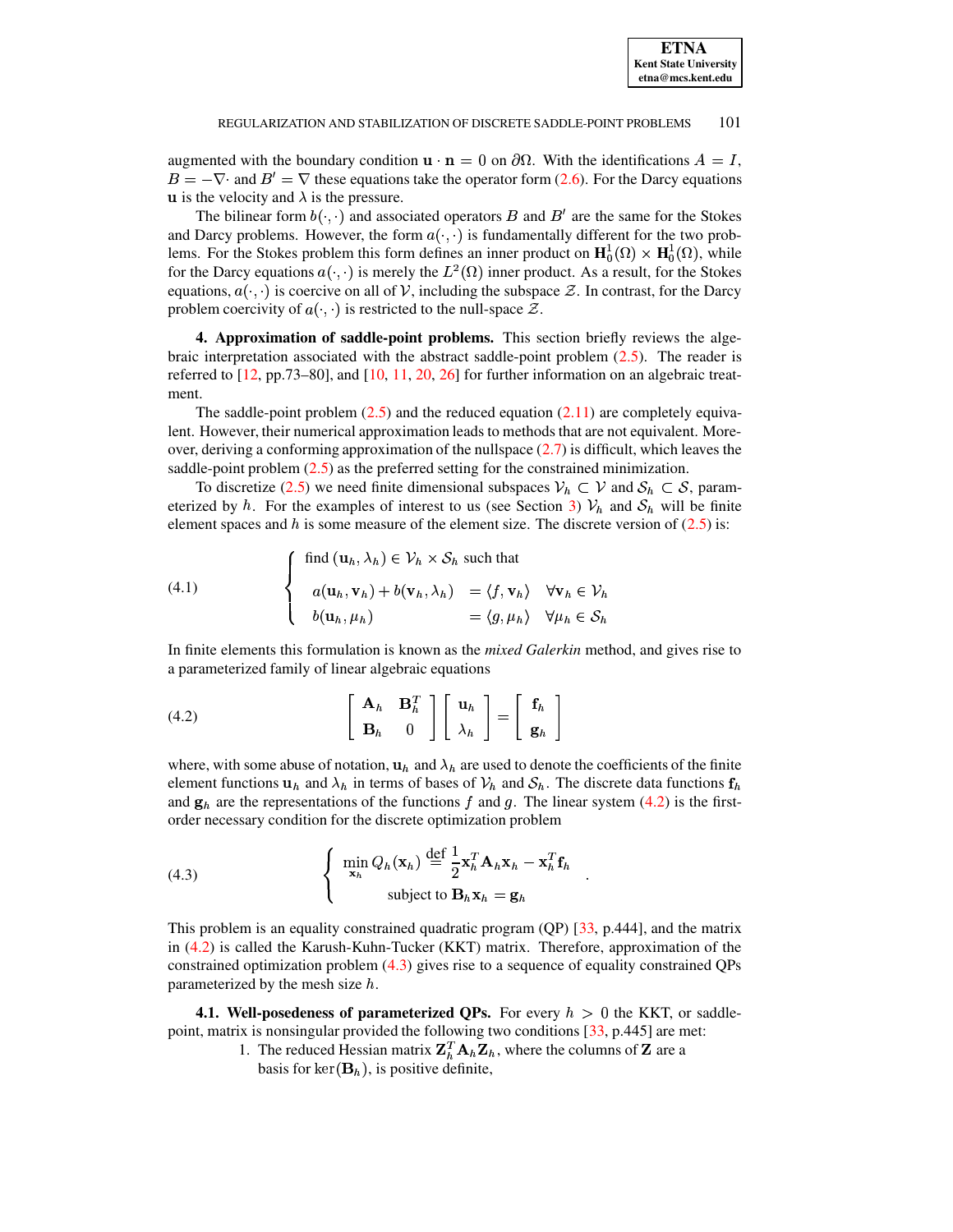### 2. The matrix **B** has full row rank.

However, when dealing with families of QPs that approximate  $(2.3)$  these two conditions are not enough to ensure convergence to the exact solution of  $(2.3)$ . The reason is that solvability of  $(4.2)$  for a fixed value of h does not imply that solutions remain well-behaved, e.g., depend continuously on the data, when  $h \to 0$ . Consequently, the key to developing a useful stability criterion for  $(4.2)$  is to treat this problem as an instance of the abstract system  $(2.6)$  rather than as a linear system of algebraic equations. Then, the well-posedeness of  $(4.2)$  is subject to the conditions in Section 2, including Theorem 2.1, restricted to  $V_h$  and  $S_h$ . To obtain these conditions in terms of matrices we note that

$$
\mathcal{Z}_h = \{ \mathbf{v}_h \in \mathcal{V}_h \, | \, b(\mathbf{v}_h, \lambda_h) = 0 \quad \forall \lambda_h \in \mathcal{S}_h \},
$$

is the null-space of  $B_h$  and so is spanned by the columns of  $\mathbf{Z}_h$ . There also exist symmetric and positive definite matrices  $V_h$  and  $S_h$ , such that

<span id="page-5-4"></span>(4.4) 
$$
\|\mathbf{v}_h\|_{\mathcal{V}}^2 = \mathbf{v}_h^T \mathbf{V}_h \mathbf{v}_h \text{ and } \|\mu_h\|_{\mathcal{S}}^2 = \mu_h^T \mathbf{S}_h \mu_h
$$

respectively. In terms of these matrices, continuity of  $a(\cdot, \cdot)$  and  $b(\cdot, \cdot)$  implies

<span id="page-5-3"></span>(4.5) 
$$
\mathbf{v}_h^T \mathbf{A}_h \mathbf{u}_h \leq \kappa_a \left(\mathbf{v}_h^T \mathbf{V}_h \mathbf{v}_h\right)^{1/2} \left(\mathbf{u}_h^T \mathbf{V}_h \mathbf{u}_h\right)^{1/2}
$$

(4.6) 
$$
\mu_h^T \mathbf{B}_h \mathbf{u}_h \leq \kappa_b \left( \mu_h^T \mathbf{S}_h \mu_h \right)^{1/2} \left( \mathbf{u}_h^T \mathbf{V}_h \mathbf{u}_h \right)^{1/2}
$$

where  $\kappa_a$  and  $\kappa_b$  are positive real constants independent of h. Coercivity on the kernel condition  $(2.8)$  specializes to

<span id="page-5-0"></span>(4.7) 
$$
\mathbf{v}_h^T \mathbf{A}_h \mathbf{v}_h \geq \alpha^h \mathbf{v}_h^T \mathbf{V}_h \mathbf{v}_h \quad \forall \mathbf{v}_h \in \mathcal{Z}_h,
$$

while the inf-sup condition  $(2.9)$  can be expressed as

<span id="page-5-1"></span>(4.8) 
$$
\inf_{\mu_h \in \mathcal{S}_h} \sup_{\mathbf{v}_h \in \mathcal{V}_h} \frac{\mu_h^T \mathbf{B}_h \mathbf{v}_h}{\left(\mathbf{v}_h^T \mathbf{V}_h \mathbf{v}_h\right)^{1/2} \left(\mu_h^T \mathbf{S}_h \mu_h\right)^{1/2}} \geq \beta^h,
$$

where  $0 < \hat{\alpha} \leq \alpha^h$  and  $0 < \hat{\beta} \leq \beta^h$  as  $h \to 0$ . We remark that  $\hat{\beta}$  is a lower bound on the smallest generalized singular value of  $B_h$  (see [12, pp.76–77]).

Let us compare  $(4.7)$  and  $(4.8)$  with the two conditions implying that the KKT matrix is nonsingular. Because  $v_h \in \mathcal{Z}_h$  if and only if there exists y such that  $v_h = Z_h y$ , condition  $(4.7)$  can be restated as

<span id="page-5-2"></span>(4.9) 
$$
(\mathbf{Z}_h \mathbf{y})^T \mathbf{A}_h \mathbf{Z}_h \mathbf{y} \geq \alpha^h (\mathbf{Z}_h \mathbf{y})^T \mathbf{V}_h \mathbf{Z}_h \mathbf{y} \qquad \forall \mathbf{y}
$$

While this condition implies the first condition for the nonsingularity of the KKT matrix, (4.9) is clearly more restrictive and is equivalent to requirement that the smallest eigenvalue of the pencil  $(\mathbf{Z}_{h}^{T} \mathbf{A}_{h} \mathbf{Z}_{h}, \mathbf{Z}_{h}^{T} \mathbf{V}_{h} \mathbf{Z}_{h})$  remains bounded away from zero *independently* of h. Similarly, the second condition for the nonsingularity of the KKT matrix follows from (4.8), but does not imply (4.8) that requires the smallest generalized singular value of  $\mathbf{B}_h$  to be bounded away from zero independently of  $h$ .

4.2. Difficulties of parameterized QPs. Designing a pair of finite dimensional subspaces  $(\mathcal{V}_h, \mathcal{S}_h)$  so that the restriction of (2.3) gives rise to an invertible KKT, or saddle point, matrix for a fixed value of  $h$  is not difficult. Considerably more difficult is to find a sequence of subspaces  $(\mathcal{V}_h, \mathcal{S}_h)_{h>0}$  such that restriction of (2.3) to these spaces gives rise to a uniformly invertible saddle point matrix (satisfies the stability conditions  $(4.5)$ – $(4.8)$ ).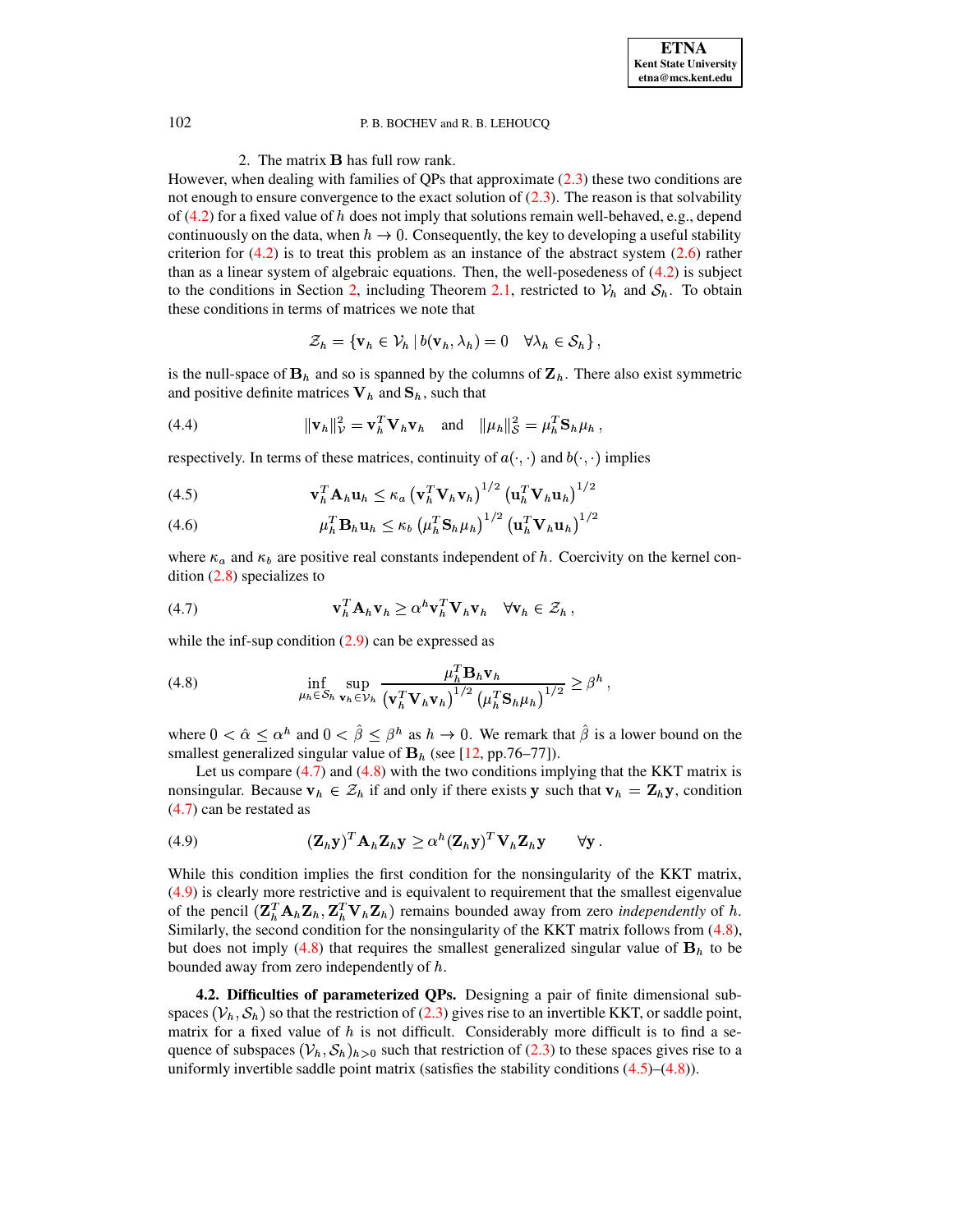Clearly,  $(4.5)$  and  $(4.6)$  are implied by the continuity of the bilinear forms in  $(2.1)$  and the inclusions  $V_h \subset V$  and  $S_h \subset S$ , i.e., conformity is sufficient for continuity. Unfortunately, conformity is not sufficient for  $(4.7)$  and  $(4.8)$  and so these two conditions do not follow from [\(2.8\)](#page-2-2) and [\(2.9\)](#page-2-5) and the inclusions  $V_h \subset V$  and  $S_h \subset S$ . First, even if these inclusions hold, the null space  $\mathcal{Z}_h$  is not necessarily a subspace of  $\mathcal Z$  and so [\(4.7\)](#page-5-0) does not follow from [\(2.8\)](#page-2-2). Second, because  $S_h \subset S$ , the inf-sup condition [\(2.9\)](#page-2-5) implies that for every  $\lambda_h \in S_h$  there is a **v** $(\lambda_h) \in \mathcal{V}$  such that

$$
b(\mathbf{v}(\lambda_h), \lambda_h) \geq \beta ||\lambda_h||_{\mathcal{S}}.
$$

However, existence of  $\mathbf{v}(\lambda_h)$  is only guaranteed in the infinite dimensional space V, while for [\(4.8\)](#page-5-1) to hold,  $\mathbf{v}(\lambda_h)$  must belong to  $\mathcal{V}_h$ .

There exist simple tests that can rule out some poor choices of  $V_h$  and  $S_h$ . For example, if  $\mathbf{B}_h$  is full rank and has more rows than columns, then  $\mathcal{Z}_h = \{0\}$  and so  $\mathbf{A}_h$  is not positive definite on the nullspace of  $\mathbf{B}_h$ . Calculating the dimension of  $\mathbf{B}_h$  is the basis of the popular "counting test" in the engineering literature. The problem with this and other similar tests is that they cannot be used to show that  $(4.7)-(4.8)$  $(4.7)-(4.8)$  $(4.7)-(4.8)$  hold with mesh-independent  $\hat{\alpha}$  and  $\beta$ . When  $\hat{\alpha}$  and  $\beta$  are mesh-dependent, the saddle point matrix may be invertible, but the quality of the solution sequence as  $h \to 0$  may degenerate.

Let us examine how the difference between the Stokes and Darcy equations impacts construction of well-posed parameterized QPs for these equations. Recall that for the Stokes equations  $a(\cdot, \cdot)$  is coercive on V. The single most-important consequence of this fact is that the first discrete condition [\(4.7\)](#page-5-0) is satisfied whenever  $V_h \subset V$ , or equivalently, by the conformity of  $V_h$ . Therefore, the choice of stable conforming pairs  $(V_h, S_h)$  for the Stokes equations is subject *only* to the discrete inf-sup condition [\(4.8\)](#page-5-1). This and the fact that [\(3.2\)](#page-3-1) is one of the studied settings for the mixed Galerkin method, is the reason why the first condition in Theorem [2.1](#page-2-3) is often overlooked.

For the Darcy problem  $a(\cdot, \cdot)$  is not coercive on V but only on the proper subspace  $\mathcal{Z}$ . As a result, for this problem the discrete condition [\(4.7\)](#page-5-0) is not implied by the inclusion  $V_h \subset V$ . Therefore, the choice of conforming pairs  $(\mathcal{V}_h, \mathcal{S}_h)$  for [\(3.4\)](#page-3-2) is subject to *both* discrete conditions  $(4.7)$  and  $(4.8)$ . One practical consequence is that stable pairs for the Stokes equations are unstable for the Darcy problem, while stable pairs [\[13,](#page-15-8) [31\]](#page-16-6) for the latter are not conforming for the former. For instance, stable discretization for the Darcy equations can be obtained using the lowest order Raviart-Thomas spaces  $[12] RT_0$  $[12] RT_0$  for  $V_h$  and piecewise constant approximation for  $S_h$ . However,  $RT_0$  contains piecewise polynomial functions that are only continuous in the normal component and do not form a proper subspace of  $\mathbf{H}^1(\Omega)$ —they cannot be used in a conforming method for the Stokes equations.

In either case stable pairs  $(\mathcal{V}_h, \mathcal{S}_h)$  cannot be obtained by using equal order finite element spaces defined with respect to the same triangulation of  $\mathcal{T}_h$  of  $\Omega$  into finite elements. For example, the equal order  $P1 - P1$  (piecewise linear spaces on simplices) and (bilinear or trilinear spaces on quads or hexes) pairs are unstable for both the Stokes and the Darcy equations. See [\[24,](#page-16-7) [12\]](#page-15-0) for more examples of stable and unstable spaces for Stokes and Darcy flow.

**5. Modification of saddle-point problems.** The approximate numerical solution of the constrained optimization problem [\(2.3\)](#page-1-4) faces two main difficulties. To obtain a well-posed parameterized QPs it is necessary to find finite dimensional pairs  $(\mathcal{V}_h, \mathcal{S}_h)$  that satisfy the restrictive stability conditions  $(4.7)-(4.8)$  $(4.7)-(4.8)$  $(4.7)-(4.8)$ . These conditions may be difficult to verify [\[8\]](#page-15-9). Then, there are PDEs, such as mixed elasticity, where stable pairs have been found only recently and only in 2D [\[2\]](#page-15-10). These stable elements also tend to have a rather complicated nature. In the context of finite elements, compatibility with  $(4.7)-(4.8)$  $(4.7)-(4.8)$  $(4.7)-(4.8)$  requires the use of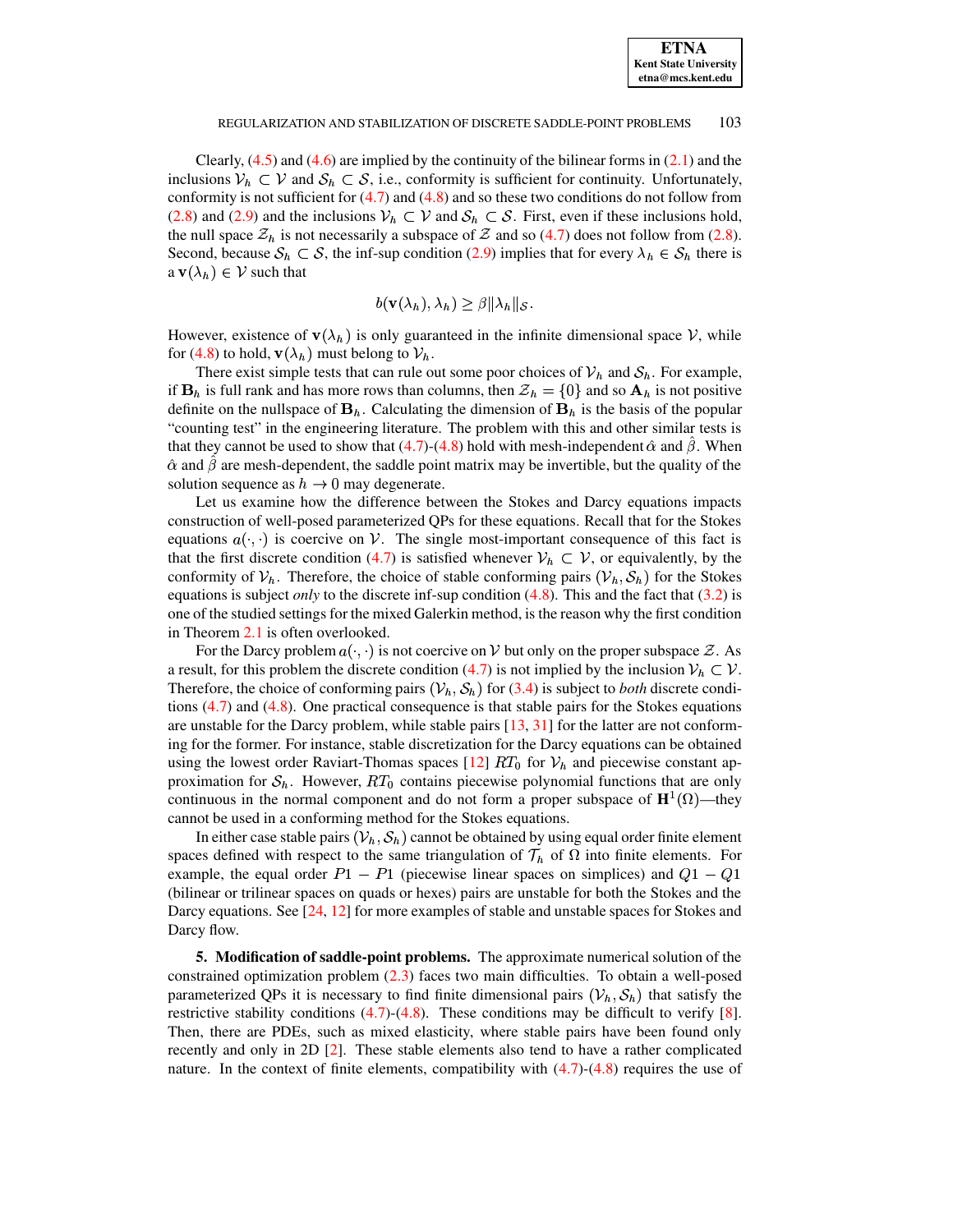unequal order approximations and/or different grids. The attendant heterogeneity of the data structures increases code complexity.

Provided stable pairs are available, we still face the task of solving a sequence saddle point linear systems [\(4.2\)](#page-4-1). Because systems with millions of unknowns are common in PDE discretizations, iterative solution methods are typically employed, however, indefinite systems are still a challenge for iterative solvers. The stable mixed method may also need special preconditioners  $[1]$ . We refer the reader to  $[5, 17]$  $[5, 17]$  $[5, 17]$  and the references listed therein for further information.

The difficulties in obtaining uniformly invertible saddle point matrices and solving the resulting linear set of equations has prompted numerous techniques that aim to circumvent stability conditions, improve the efficiency of iterative methods used for the solution, or address both issues simultaneously. Without an exception, these techniques can be related to modifications of either the constrained minimization problem [\(2.3\)](#page-1-4) or the optimality system [\(2.5\)](#page-1-3). In this paper we refer to modifications that attempt to improve solver efficiency and require spaces that are *compatible* with [\(4.7\)](#page-5-0)-[\(4.8\)](#page-5-1), as *regularized methods*. We reserve the term *stabilized methods* for modifications that circumvent the two compatibility conditions [\(4.7\)](#page-5-0)-[\(4.8\)](#page-5-1), allow the use of arbitrary discrete pairs  $(\mathcal{V}_h, \mathcal{S}_h)$  to derive the algebraic problems, and retain asymptotic convergence to the solution of  $(2.5)$  as  $h \to 0$ .

Regularization and stabilization often result in nearly identical saddle point matrices. For this reason, our discussion always begins with a statement of the modified variational problem and then proceeds to develop the associated algebraic system. For simplicity we consider only homogeneous constraints. Having  $g \neq 0$  will only change the right hand side of the modified equations while the structure of the modified bilinear form, responsible for its properties, will remain the same.

<span id="page-7-0"></span>**6. Regularized methods.** We first discuss penalty methods followed by augmented Lagrangian methods.

**6.1. Penalty.** Penalty methods are among the earliest examples of modified variational formulations. A penalty formulation can be obtained by modifying the quadratic energy formulations. A penalty formulation can be obtained by modifying the quadratic energy functional  $J(\mathbf{v})$ , the Lagrangian functional  $L(\mathbf{v}, \mu)$  or by direct manipulation of the optimality system [\(2.5\)](#page-1-3). In the first case the modified problem is to find the unconstrained minimizer  $\mathbf{u}_r \in \mathcal{V}$  of the penalized energy functional

<span id="page-7-1"></span>(6.1) 
$$
J_r(\mathbf{v}) = J(\mathbf{v}) + \frac{r}{2} ||B\mathbf{v}||_{\mathcal{S}'}^2
$$

When  $r \to \infty$ , the penalty term in [\(6.1\)](#page-7-1) enforces the constraint without using a Lagrange multiplier. In practice, only finite values of  $r$  can be used in a numerical computation and so a solution of  $(6.1)$  is subject to a  $O(r^{-1})$  penalty error.

In the second case the modified problem is to find the saddle-point  $(\mathbf{u}_r, \lambda_r) \in \mathcal{V} \times \mathcal{S}$  of the penalized Lagrangian

<span id="page-7-2"></span>(6.2) 
$$
L_r(\mathbf{v}, \mu) = L(\mathbf{v}, \mu) - \frac{2}{r} ||\mu||^2_{\mathcal{S}}
$$

The penalty term in  $(6.2)$  improves the properties of the variational equation  $(2.5)$  and allows us to eliminate the Lagrange multiplier from the optimality system.

In the last case, we seek solutions  $(\mathbf{u}_r, \lambda_r) \in \mathcal{V} \times \mathcal{S}$  of the modified first-order optimality system

<span id="page-7-3"></span>(6.3) 
$$
\begin{cases} a(\mathbf{u}, \mathbf{v}) + b(\mathbf{v}, \lambda) & = \langle f, \mathbf{v} \rangle \quad \forall \mathbf{v} \in \mathcal{V} \\ b(\mathbf{u}, \mu) & = \frac{1}{r}(\lambda, \mu)_{\mathcal{S}} \quad \forall \mu \in \mathcal{S} \end{cases}
$$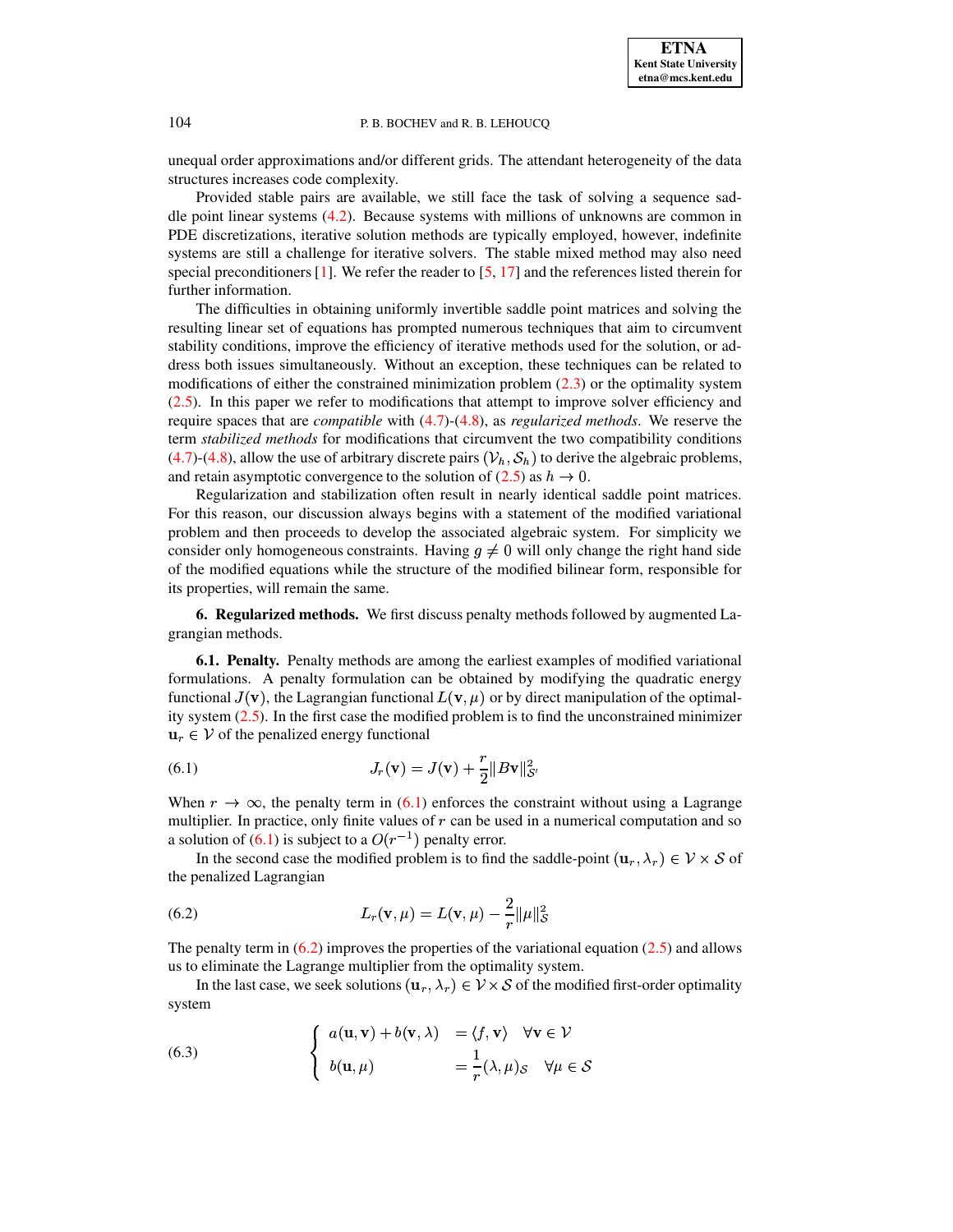

An important practical case is when S coincides with its dual  $S'$ . Then, the three modified problems  $(6.1)$ - $(6.3)$  are equivalent in the sense that for a given value of r they all have the same solution  $\mathbf{u}_r$ . To show this equivalence it suffices to demonstrate that the necessary optimality conditions for  $(6.1)$  and  $(6.2)$  are given by  $(6.3)$ . This equivalence is obvious for  $(6.2)$  and so we proceed with  $(6.1)$ . Let  $u_r \in V$  denote the solution of

<span id="page-8-0"></span>(6.4) 
$$
a(\mathbf{u}_r, \mathbf{v}) + r \langle B\mathbf{u}_r, B\mathbf{v} \rangle = \langle f, \mathbf{v} \rangle \quad \forall \mathbf{v} \in \mathcal{V}
$$

that is a necessary optimality condition for (6.1). Let  $\lambda_r = rBu_r$ . By assumption  $\lambda_r \in \mathcal{S}$ and so,

$$
(\lambda_r, \mu)_{\mathcal{S}} = \langle B\mathbf{u}_r, \mu \rangle = b(\mathbf{u}_r, \mu) \quad \forall \mu \in \mathcal{S}
$$

This equation and (6.4) with  $rBu_r$  substituted by  $\lambda_r$  give the modified problem (6.3).

Discretization of the penalized Lagrangian  $(6.2)$  and the modified optimality system  $(6.3)$ by the same pair of spaces  $(\mathcal{V}_h, \mathcal{S}_h)$  give the same parameterized modified saddle point system

<span id="page-8-1"></span>(6.5) 
$$
\begin{bmatrix} \mathbf{A}_h & \mathbf{B}_h^T \\ \mathbf{B}_h & -r^{-1}\mathbf{S}_h \end{bmatrix} \begin{bmatrix} \mathbf{u}_h \\ \lambda_h \end{bmatrix} = \begin{bmatrix} \mathbf{f}_h \\ 0 \end{bmatrix}
$$

where  $S_h$  is the symmetric and positive definite matrix from (4.4). As a result,  $\lambda_h$  can be eliminated from  $(6.5)$  to obtain the reduced parameterized system

<span id="page-8-3"></span>
$$
\left(\mathbf{A}_h + r \mathbf{B}_h^T \mathbf{S}_h^{-1} \mathbf{B}_h\right) \mathbf{u}_h = \mathbf{f}_h.
$$

Discretization of (6.1) requires only a space  $\mathcal{V}_h$  for  $\mathbf{u}_h$ . The parameterized linear system is

<span id="page-8-2"></span>
$$
(6.7) \qquad \qquad (\mathbf{A}_h + r\mathbf{G}_h)\mathbf{u}_h = \mathbf{f}_h
$$

where  $G_h$  is a symmetric semi-definite matrix obtained in the usual manner from the second term in (6.4). In general,  $G_h \neq B_h^T S_h^{-1} B_h$  and so (6.7) and (6.6) are not equivalent, even though their continuous prototypes are. This lack of equivalence can be explained by comparing the order of the discretization and elimination steps in the two problems. The system  $(6.6)$  is obtained by discretization of the saddle-point problem  $(6.3)$  followed by elimination of the *discrete* Lagrange multiplier  $\lambda_h$ . In contrast, (6.7) is a discretization of (6.1) that can be obtained from (6.3) by elimination of the Lagrange multiplier  $\lambda$ , i.e., in this problem the elimination step precedes the discretization step. Changing the order of discretization and elimination leads to different discrete problems with distinct solutions.

Finally, let us discuss well-posedeness of  $(6.5)-(6.7)$ . For large values of the penalty parameter  $r$  the system (6.5) approaches the unmodified KKT problem (4.2). As a result, despite the presence of the symmetric positive definite matrix  $S_h$ , stability of (6.5) and (6.6) remains subject to  $(4.7)$ - $(4.8)$ . Because  $(6.7)$  is defined by a single discrete space, it seems logical to expect that this problem will be well-posed regardless of  $V_h$ . Unfortunately, this is not true because the penalty term defines an implicit discrete Lagrange multiplier. Indeed, if  $G_h$  is positive definite, (6.7) can be converted to

<span id="page-8-4"></span>(6.8) 
$$
\begin{bmatrix} \mathbf{A}_h & \tilde{\mathbf{B}}_h^T \\ \tilde{\mathbf{B}}_h & -r^{-1}\mathbf{I}_h \end{bmatrix} \begin{bmatrix} \mathbf{u}_h \\ \lambda_h \end{bmatrix} = \begin{bmatrix} \mathbf{f}_h \\ 0 \end{bmatrix}
$$

where we assume the existence of a  $\mathbf{B}_h$  such that  $\mathbf{B}_h^T \mathbf{B}_h = \mathbf{G}_h$  and  $\lambda_h = r \mathbf{B}_h \mathbf{u}_h$  is a discrete Lagrange multiplier. Therefore,  $(6.7)$  remains associated with a parameterized saddle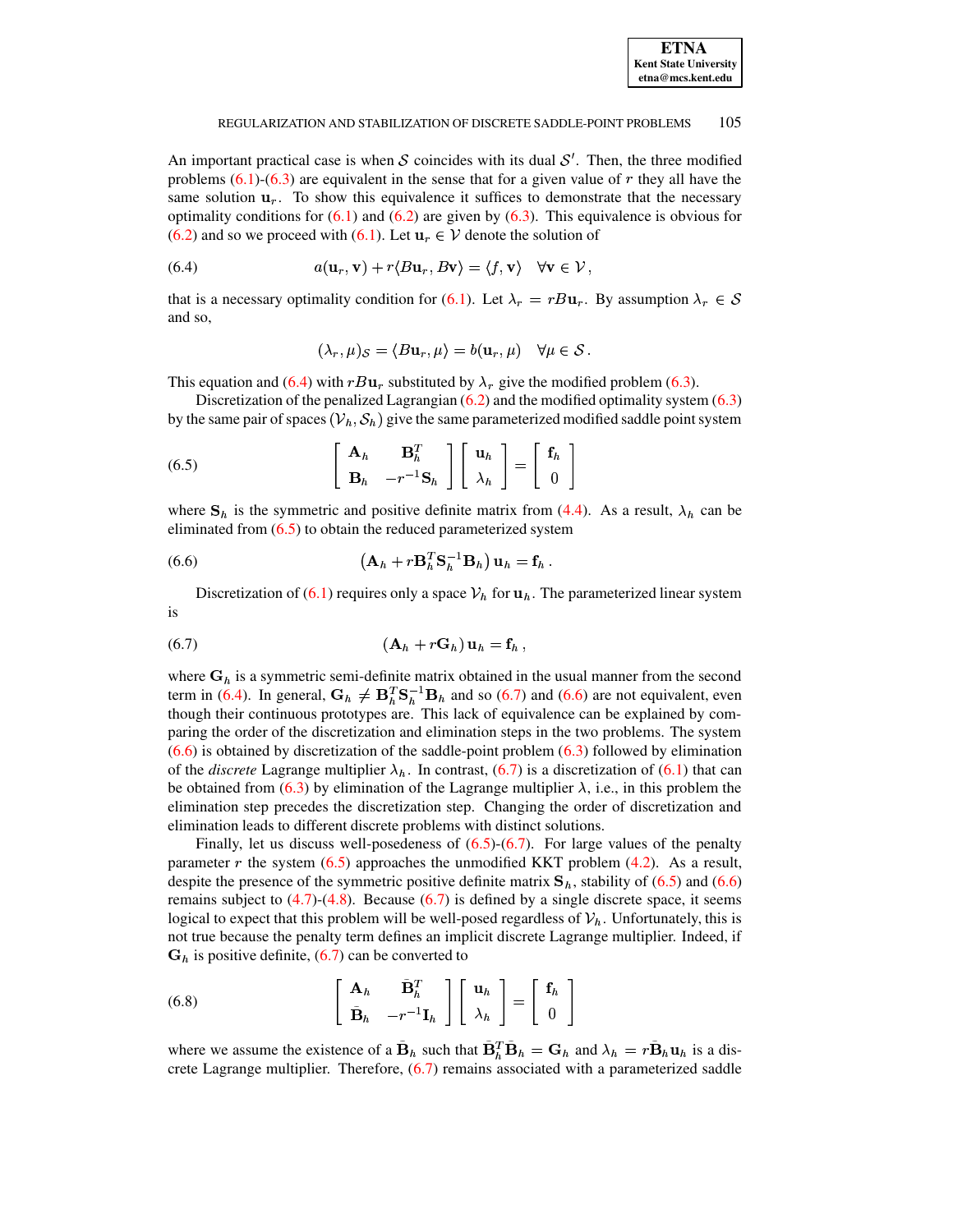point matrix in which the space  $S_h$  [\[30\]](#page-16-8) is implicitly defined from  $V_h$  by  $S_h = \dot{B}_h V_h$ . Consequently, stability of  $(6.8)$ , and by extension, of  $(6.7)$  is contingent upon the compatibility of  $V_h$  and the implicit Lagrange multiplier space  $S_h$ . In some extreme cases the nullspace  $\mathcal{Z}_h$ implied by the implicit space  $S_h$  can be empty, causing the finite element method to *lock*. A classical example of locking is when  $(6.1)$  is used to solve the Stokes equations by piecewise linear elements. Then, for large penalty, the piecewise linear minimizer of  $(6.1)$  is identically zero. To eliminate locking and achieve compatibility, the penalty term in  $(6.1)$  is evaluated using a reduced integration order; see [\[18,](#page-15-12) [29,](#page-16-9) [35\]](#page-16-10). To minimize the attendant penalty error, penalty methods can be applied in an iterative manner [\[25\]](#page-16-11).

In summary, our discussion shows that modifications in  $(6.1)$ - $(6.3)$  cannot be used to circumvent the stability conditions—in all forms the penalty approach does not lead to *stabilized* formulations. A proper interpretation of a penalty method is as a solution technique for the parameterized saddle point system  $(4.2)$  that allows us to eliminate the Lagrange multiplier and to replace the indefinite saddle point matrix with a symmetric and positive definite matrix.

**6.2. Augmented Lagrangian methods.** The principal drawback of penalty methods are the contradictory demands on  $r$  placed by accuracy and efficiency requirements, respectively. On one hand,  $r$  must be large enough so that the penalty error is comparable to the discretization error. On the other hand,  $r$  must be small enough so that  $(6.6)$  has a smaller condition number.

Augmented Lagrangian methods  $[19]$  are an alternative modification technique that combines the features of  $(6.1)$  and  $(6.2)$ . Like  $(6.2)$  they penalize the Lagrangian but use the same penalty term as in [\(6.1\)](#page-7-1). The modified problem is to find the saddle-point  $(\mathbf{u}_r, \lambda_r) \in \mathcal{V}_h \times \mathcal{S}_h$ of the following Lagrangian:

<span id="page-9-0"></span>(6.9) 
$$
L_r(\mathbf{v}, \mu) = L(\mathbf{v}, \mu) + \frac{r}{2} ||B\mathbf{v}||_{\mathcal{S}'}^2.
$$

The optimality system of  $(6.9)$  is

(6.10) 
$$
\begin{cases} \tilde{a}(\mathbf{u}_r, \mathbf{v}) + b(\mathbf{v}, \lambda_r) = \langle f, \mathbf{v} \rangle & \forall \mathbf{v} \in \mathcal{V} \\ b(\mathbf{u}_r, \mu) = 0 & \forall \mu \in \mathcal{S} \end{cases}
$$

where  $\tilde{a}(\mathbf{u}, \mathbf{v}) = a(\mathbf{u}, \mathbf{v}) + r \langle B\mathbf{u}, B\mathbf{v} \rangle$ . Discretization of [\(6.3\)](#page-7-3) is accomplished by a pair of subspaces  $V_h \subset V$  and  $S_h \subset S$ . The resulting discrete problem

<span id="page-9-1"></span>(6.11) 
$$
\begin{bmatrix} \mathbf{A}_h + r\mathbf{G}_h & \mathbf{B}_h^T \\ \mathbf{B}_h & 0 \end{bmatrix} \begin{bmatrix} \mathbf{u}_h \\ \lambda_h \end{bmatrix} = \begin{bmatrix} \mathbf{f}_h \\ 0 \end{bmatrix}
$$

is a modification of the parameterized saddle point system  $(4.2)$ . In contrast to  $(6.5)$ , the modification now affects the first equation in  $(4.2)$ , where the  $(1,1)$  block is replaced by the same matrix as in [\(6.7\)](#page-8-2), and leaves the second equation unchanged. As a result, solutions of  $(6.11)$  satisfy the discrete constraint equation and are not subject to a penalty error. Consequently, large values of  $r$  are unnecessary for accuracy and the value of this parameter can be optimized for solver efficiency. Stability of  $(6.11)$  remains subject of the two conditions  $(4.7)$ and [\(4.8\)](#page-5-1) and so [\(6.11\)](#page-9-1) is not a *stabilized* method.

Compared with the penalty formulations, augmented Lagrangian methods improve the efficiency of iterative solvers by decreasing the condition number of the  $\mathbf{A}_h + r \mathbf{G}_h$  block. This is of particular interest for problems where  $a(\cdot, \cdot)$  is coercive strictly on the kernel  $\mathcal Z$ but  $A_h$  is not invertible. The drawback is that  $(6.11)$  is an indefinite linear system and the Lagrange multiplier cannot be eliminated.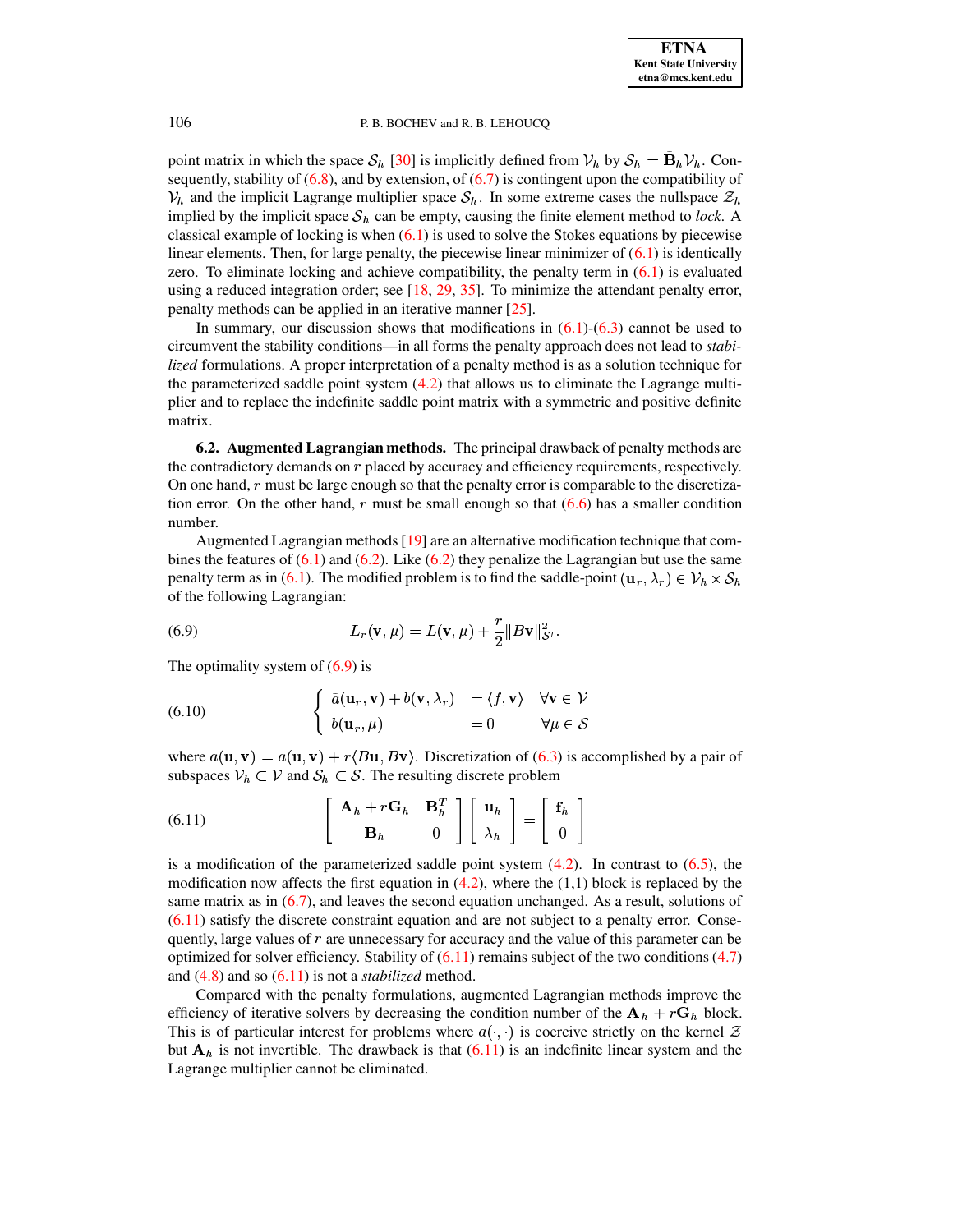As a final remark, we note that all methods considered in this section can be obtained from a modification of an optimization problem. Thus, they retain the symmetry of the original unmodified equations.

<span id="page-10-0"></span>**7. Stabilized methods.** To discuss stabilized methods we rewrite the unmodified optimality system  $(2.5)$  as

<span id="page-10-1"></span>
$$
(7.1) \qquad \qquad Q(\{\mathbf{u}, \lambda\}, \{\mathbf{v}, \mu\}) = F(\{\mathbf{v}, \mu\})
$$

where

$$
Q(\{\mathbf{u}, \lambda\}, \{\mathbf{v}, \mu\}) = a(\mathbf{u}, \mathbf{v}) + b(\mathbf{v}, \lambda) + b(\mathbf{u}, \mu) \quad \text{and} \quad F(\{\mathbf{v}, \mu\}) = \langle f, \mathbf{v} \rangle
$$

The goal of stabilization is to replace  $(7.1)$  by a modified problem

<span id="page-10-3"></span>
$$
(7.2) \tQ_M(\{\mathbf{u}, \lambda\}, \{\mathbf{v}, \mu\}) = F_M(\{\mathbf{v}, \mu\})
$$

that is weakly coercive over a wider range of discrete spaces than  $(7.1)$  and gives rise to a sequence of problems whose solutions converge to a solution of  $(7.1)$ . Specifically, we seek formulations such that

<span id="page-10-2"></span>
$$
(7.3) \sup_{(\mathbf{v}_h,\mu_h)\in\mathcal{V}_h\times\mathcal{S}_h} \frac{Q_M(\{\mathbf{u}_h,\lambda_h\},\{\mathbf{v}_h,\mu_h\})}{\|\{\mathbf{v}_h,\mu_h\}\|_{\mathcal{V}_h\times\mathcal{S}_h}} \geq \gamma \|\{\mathbf{u}_h,\lambda_h\}\|_{\mathcal{V}_h\times\mathcal{S}_h}, \forall \{\mathbf{u}_h,\lambda_h\}\in\mathcal{V}_h\times\mathcal{S}_h
$$

$$
(7.4) \sup_{(\mathbf{u}_h,\lambda_h)\in\mathcal{V}_h\times\mathcal{S}_h} \frac{Q_M(\{\mathbf{u}_h,\lambda_h\},\{\mathbf{v}_h,\mu_h\})}{\|\{\mathbf{u}_h,\lambda_h\}\|_{\mathcal{V}_h\times\mathcal{S}_h}} > 0, \forall \{\mathbf{v}_h,\mu_h\} \in \mathcal{V}_h\times\mathcal{S}_h
$$

with  $\gamma > 0$  independent of h, for pairs  $(\mathcal{V}_h, \mathcal{S}_h)$  that are not subject to (4.7)-(4.8). There are two basic approaches that lead to such modified equations. The first is based on the observation that (7.3)-(7.4) can be achieved by adding a properly weighted term  $B^{\prime} \mu$  to the bilinear form  $Q$ . The second approach uses projection operators acting on the discrete Lagrange multiplier space. These operators are seen as filters that remove unwanted discrete modes from  $S_h$ .

If  $K_h$  is the matrix obtained from the modified bilinear form, and  $N_h = (V, S)$  is the matrix that generates the norm on  $V_h \times S_h$ , then (7.3) is equivalent to

$$
\inf_{\mathbf{y}} \sup_{\mathbf{x}} \frac{\mathbf{y}^T \mathbf{K}_h \mathbf{x}}{\mathbf{y}^T \mathbf{N}_h \mathbf{x}} \ge \gamma > 0.
$$

Therefore, algebraically, weak coercivity is equivalent [4] to having the smallest generalized singular value of  $\mathbf{K}_h$  bounded away from zero independently of  $h$ .

7.1. Residual stabilization. Given an arbitrary pair  $(v, \mu) \in V \times S$  the residual of (2.6) is the function

$$
\mathcal{R}(\mathbf{v}, \mu) = \left(\begin{array}{c} A\mathbf{v} + B'\mu - f \\ B\mathbf{v} \end{array}\right) \in \mathcal{V}' \times \mathcal{S}'
$$

Residual stabilization takes advantage of the fact that the term  $B^{\prime} \mu$  can be introduced through the residual in a consistent manner. Indeed, if  $(\mathbf{u}, \lambda)$  is a solution of (2.6), then  $\mathcal{R}(\mathbf{u}, \lambda) = 0$ , and any terms that were added to (2.5) will vanish. As a result,  $(\mathbf{u}, \lambda)$  will also be a solution of  $(7.2)$ . Such consistency is the chief appeal of residual stabilization because a definition of high-order stabilized methods is automatic.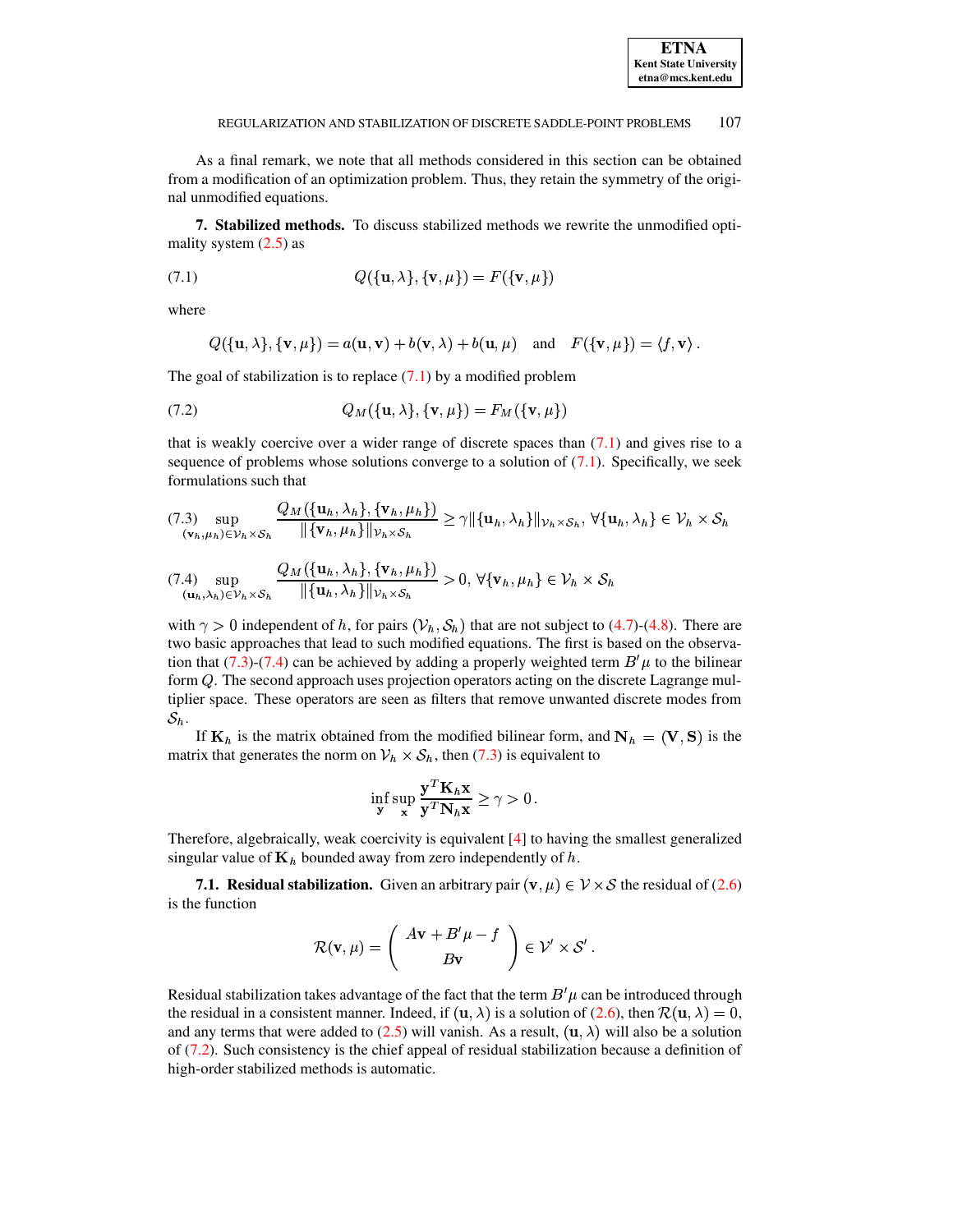One approach to residual stabilization is to use a least-squares form of the residual in the Lagrangian functional. In this case we have a choice of the full least-squares modification

<span id="page-11-0"></span>(7.5) 
$$
L_{FLS}(\mathbf{v}, \mu) = L(\mathbf{v}, \mu) - \frac{\tau_1}{2} ||A\mathbf{v} + B'\mu - f||_{\mathcal{V}'}^2 + \frac{\tau_2}{2} ||B\mathbf{v}||_{\mathcal{S}'}^2
$$

or the partial least-squares modification

<span id="page-11-1"></span>(7.6) 
$$
L_{PLS}(\mathbf{v},\mu)=L(\mathbf{v},\mu)-\frac{\tau_1}{2}||A\mathbf{v}+B'\mu-f||_{\mathcal{V}}^2,
$$

where  $\tau_1$  and  $\tau_2$  are real stabilization parameters. The augmented Lagrangian functional [\(6.9\)](#page-9-0) uses the second component of the residual and so is another variant of the partial least-squares modification. However, this term lacks the critical operator  $B' \mu$  needed for [\(7.3\)](#page-10-2)-[\(7.4\)](#page-10-2).

The residual terms in  $(7.5)-(7.6)$  $(7.5)-(7.6)$  $(7.5)-(7.6)$  change  $(7.1)$  to a problem  $(7.2)$  with

$$
F_M(\{\mathbf{v},\mu\})=F(\{\mathbf{v},\mu\})-\tau_1\langle f,A\mathbf{v}+B'\mu\rangle
$$

and

$$
Q_M(\{\mathbf{u}, \lambda\}, \{\mathbf{v}, \mu\}) =
$$
  
 
$$
Q(\{\mathbf{u}, \lambda\}, \{\mathbf{v}, \mu\}) - \begin{cases} \tau_1 \langle A\mathbf{u} + B' \lambda, A\mathbf{v} + B' \mu \rangle - \tau_2 \langle B\mathbf{u}, B\mathbf{v} \rangle & \text{for (7.5)} \\ \tau_1 \langle A\mathbf{u} + B' \lambda, A\mathbf{v} + B' \mu \rangle & \text{for (7.6)} \end{cases}
$$

A second approach to residual stabilization is to derive the modified variational equation [\(7.2\)](#page-10-3) directly by adding weighted residual terms to [\(2.5\)](#page-1-3):

$$
Q_M(\{\mathbf{u}, \lambda\}, \{\mathbf{v}, \mu\}) =
$$
  
 
$$
Q(\{\mathbf{u}, \lambda\}, \{\mathbf{v}, \mu\}) - \tau_1 \langle A\mathbf{u} + B' \lambda, W(\{\mathbf{v}, \mu\}) \rangle + \tau_2 \langle B\mathbf{u}, V(\{\mathbf{v}, \mu\}) \rangle ;
$$
  
\n
$$
F_M(\{\mathbf{v}, \mu\}) = F(\{\mathbf{v}, \mu\}) - \langle f, W(\{\mathbf{v}, \mu\}) \rangle .
$$

The type of stabilized formulation depends on the weight operators  $W$  and  $V$ . The second operator is often set to zero and methods are defined by a choice of  $W$ . Following the taxonomy introduced in [\[4\]](#page-15-14), three important cases are

<span id="page-11-2"></span>(7.7) 
$$
W(\{\mathbf{v}, \mu\}) = \begin{cases} Av + B'\mu & \text{Least-squares (LS)}\\ -Av + B'\mu & \text{Reflected least-squares (RLS)}\\ B'\mu & \text{Simplified least-squares (SLS)}. \end{cases}
$$

The least-squares weight operator gives the same formulation as [\(7.6\)](#page-11-1). The other two weight operators result in variational equations that cannot be derived from optimization problems, or in other words are not first-order optimality conditions of some Lagrangian. As a result, the symmetry of the original variational problem is lost under such modifications. If [\(7.3\)](#page-10-2)- [\(7.4\)](#page-10-2) hold for all values of  $\tau_1$  and/or  $\tau_2$ , the stabilized form is called *absolutely* stable. If this form is weakly coercive for a range of stabilizing parameters, the form is called *conditionally* stable.

The main challenge in the implementation of residual stabilization is the term  $\langle Au +$  $B' \lambda, W(\{\mathbf{v}, \mu\})$ . For the Stokes problem  $\mathcal{V}'$  is the dual space  $H^{-1}(\Omega)$  and so  $\langle \mathbf{u}, \mathbf{v} \rangle_{-1} =$  $\langle (-\Delta)^{-1} \mathbf{u}, \mathbf{v} \rangle_0$ . Hence the computation of the consistent residual stabilization term  $\langle -\Delta \mathbf{u} + \Delta \mathbf{u} \rangle_0$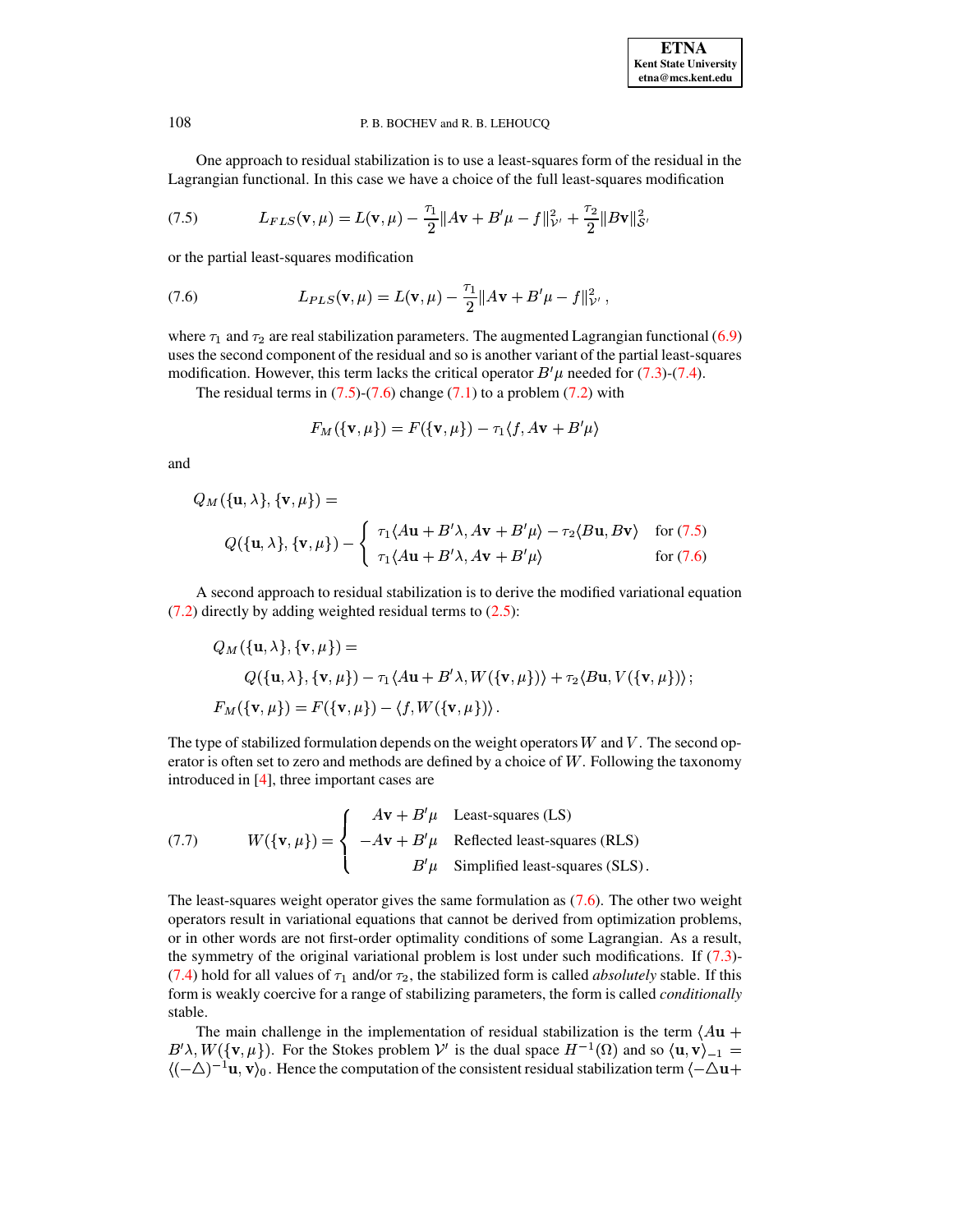$(\nabla \lambda, W(\{\mathbf{v}, \mu\}))_{-1}$  impractical and is often replaced by a sum of weighted  $L^2$  norms computed element by element:

puted element by element:

\n
$$
(7.8) \quad \sum_{K} \tau_{K} \int_{K} \left( -\Delta \mathbf{u}_{h} + \nabla \lambda_{h} \right) W(\{\mathbf{v}_{h}, \mu_{h}\}) dx,
$$

<span id="page-12-0"></span>(7.8)<br>  $\sum_{K} \tau_{K} \int_{K} (-\Delta \mathbf{u}_{h} + \nabla \lambda_{h}) W(\{\mathbf{v}_{h}, \mu_{h}\}) dx$ ,<br>
where  $\tau_{K}$  is stabilization parameter. Typically  $\tau_{K} = \delta h_{K}^{2}$  for some positive real  $\delta$ . The use where  $\tau_K$  is stabilization parameter. Typically  $\tau_K = \delta h_K^2$  for some positive real  $\delta$ . The use of a *broken*  $L^2$  norm in [\(7.8\)](#page-12-0) is required because standard finite element functions are not continuously differentiable and  $-\Delta$  cannot be applied globally in  $\Omega$ . The first choice in [\(7.7\)](#page-11-2) leads to the original *Galerkin Least-Squares* [\[27\]](#page-16-12) method. The last choice is the so-called *Pressure-Poisson* stabilized Galerkin method [\[28\]](#page-16-13). These two methods are conditionally sta-ble [\[21\]](#page-16-14) because [\(7.3\)](#page-10-2)-[\(7.4\)](#page-10-2) hold for  $0 < \delta \le \delta_{\text{max}}$ , where  $\delta_{\text{max}}$  is a positive real number that may depend on the shape of  $\Omega$ , the Poincare inequality constant and the inverse inequality constant. The range of  $\delta$  in these methods is limited by the need to balance terms that provide stability with terms that fulfill the consistency requirement. The second choice in [\(7.7\)](#page-11-2) gives the absolutely stable *Douglas-Wang* stabilized Galerkin method [\[16\]](#page-15-15). For a further discussion and taxonomy of these methods and their extensions to linear elasticity we refer the reader to  $[21, 4, 22]$  $[21, 4, 22]$  $[21, 4, 22]$  $[21, 4, 22]$  $[21, 4, 22]$  respectively.

We remark that  $-\Delta$  may be replaced with a discrete operator  $-\Delta<sup>h</sup>$  that is meaningful for  $<sup>0</sup>$  finite element functions [\[7\]](#page-15-16). The resulting method is slightly inconsistent in the sense that</sup> the modified residual term does not vanish for the exact solution. However, the inconsistency is within the approximation order and so convergence does not suffer.

Residual stabilization of the Darcy problem does not experience this kind of problems because the relevant residual  $\mathbf{u} + \nabla \lambda$  does not involve second order derivatives. As a result, because the relevant residual  $\mathbf{u} + \nabla \lambda$  does not involve second order derivatives. As a result, the stabilizing term can be implemented using a standard  $L^2$  inner product. A stabilized method that uses the least-squares form of the weight function [\(7.7\)](#page-11-2) was developed in [\[32\]](#page-16-16). An interesting feature of this method is the mesh-independence of the stabilizing parameter that is set to  $1/2$ .

 $\tau_1$  that is set to 1/2.<br>Let us examine the structure of parameterized linear systems obtained by residual stabi-lization. Restriction of [\(7.2\)](#page-10-3) to a pair  $(\mathcal{V}_h, \mathcal{S}_h)$  of discrete spaces gives rise to the parameterized linear system

<span id="page-12-1"></span>(7.9) 
$$
\left\{ \begin{bmatrix} \mathbf{A}_h & \mathbf{B}_h^T \\ \mathbf{B}_h & 0 \end{bmatrix} + \begin{bmatrix} \tilde{\mathbf{A}}_h & \tilde{\mathbf{B}}_h \\ -\mathbf{C}_h & -\mathbf{D}_h \end{bmatrix} \right\} \begin{bmatrix} \mathbf{u}_h \\ \lambda_h \end{bmatrix} = \begin{bmatrix} f \\ 0 \end{bmatrix} + \begin{bmatrix} \tilde{f} \\ \tilde{g} \end{bmatrix}.
$$

The first block matrix on the left-hand side is generated by the unmodified bilinear form in [\(2.5\)](#page-1-3). The terms that were added through the residual contribute the second, stabilizing matrix and a consistency term to the right hand side. The matrices  $C_h$  and  $D_h$  are obtained from  $\langle B' \lambda_h, A v_h \rangle$  and  $\langle B' \lambda_h, B' \mu_n \rangle$ , respectively. The other two blocks in the stabilizing matrix are given by

$$
\tilde{\mathbf{A}}_h = \begin{cases}\n-\tau_1 \mathbf{H}_h + \tau_2 \mathbf{G}_h & \text{for (7.5)} \\
-\tau_1 \mathbf{H}_h & \text{for (7.6)} \\
+\tau_1 \mathbf{H}_h & \text{for RLS} \\
0 & \text{for SLS}\n\end{cases}; \quad\n\tilde{\mathbf{B}}_h = \begin{cases}\n-\tau_1 \mathbf{C}_h^T & \text{for (7.5) and (7.6)} \\
+\tau_1 \mathbf{C}_h^T & \text{for RLS} \\
0 & \text{for SLS}\n\end{cases}
$$

where  $\mathbf{H}_h$  is a matrix generated by  $\langle A\mathbf{u}_h, A\mathbf{v}_h \rangle$ .

The stabilizing effect is achieved by the  $(2,2)$  term of the second matrix in  $(7.9)$ . The rest of the terms in this matrix are needed to fulfill the consistency of the method and may have a destabilizing effect. The role of the two parameters  $\tau_1$  and  $\tau_2$  is to prevent destabilization by balancing stabilization and consistency terms.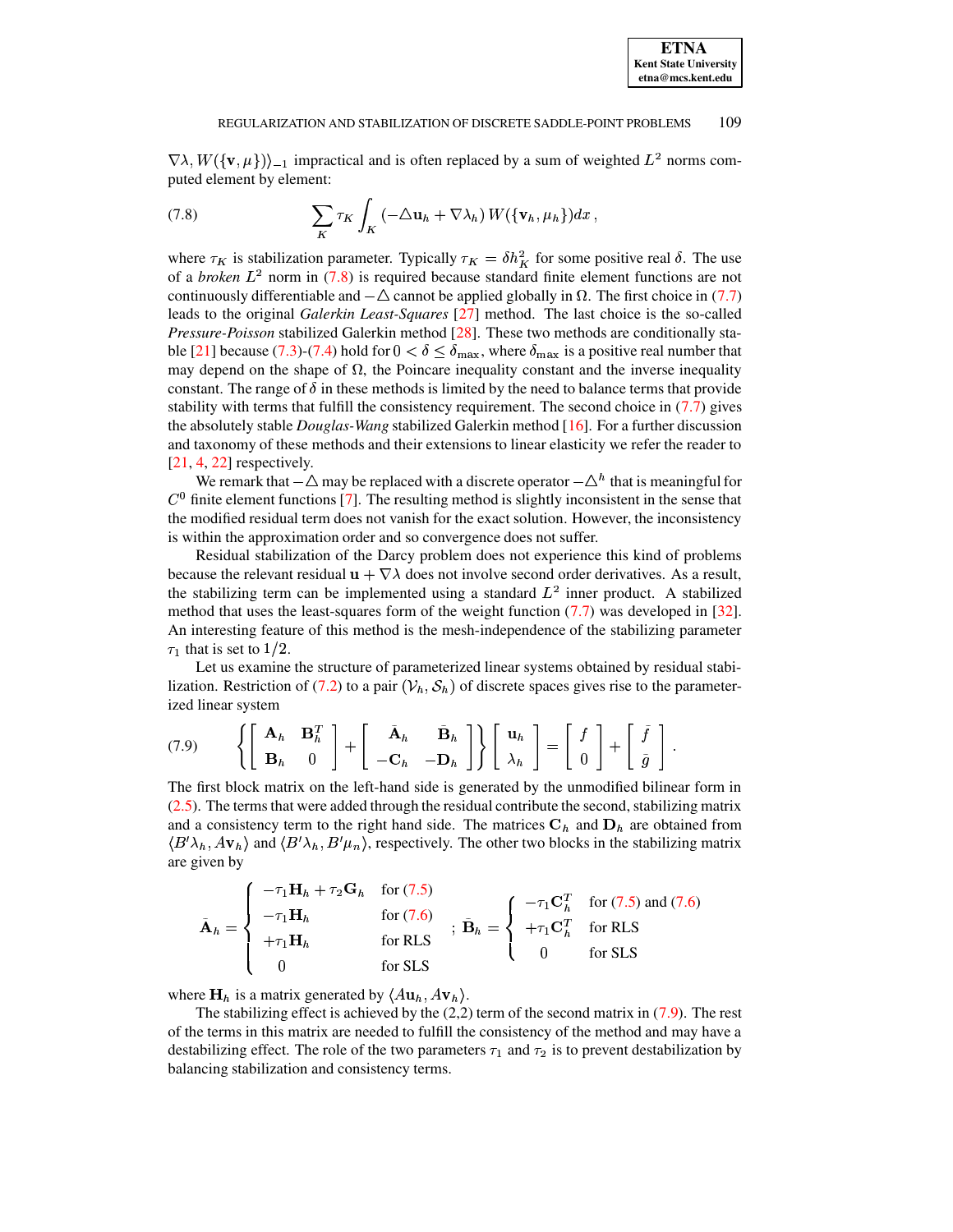7.2. Non-residual stabilization. Non-residual stabilization relies upon specific features of the problem solved. As a result, non-residual stabilization does not lend itself so easily to a formal discussion and categorization. Nevertheless, there are some common features that we briefly discuss before moving onto specific examples.

A typical non-residual stabilization method modifies  $(7.1)$  to a problem where the right hand side functional is unchanged, while the bilinear form  $Q(\cdot, \cdot)$  is replaced by

<span id="page-13-0"></span>
$$
(7.10) \tQ_M(\{\mathbf{u}, \lambda\}, \{\mathbf{v}, \mu\}) = Q(\{\mathbf{u}, \lambda\}, \{\mathbf{v}, \mu\}) - \langle D_h \lambda, D_h \mu \rangle_h
$$

where  $D_h$  is a discrete stabilizing operator. As a rule, this operator acts on the discrete Lagrange multiplier space  $S_h$  and has a non-trivial kernel. Compared with (7.9) the linear system associated with  $(7.10)$  is much simpler

<span id="page-13-1"></span>(7.11) 
$$
\left\{ \begin{bmatrix} \mathbf{A}_h & \mathbf{B}_h^T \\ \mathbf{B}_h & 0 \end{bmatrix} + \begin{bmatrix} 0 & 0 \\ 0 & -\mathbf{D}_h \end{bmatrix} \right\} \begin{bmatrix} \mathbf{u}_h \\ \lambda_h \end{bmatrix} = \begin{bmatrix} f \\ 0 \end{bmatrix}
$$

and retains the symmetry of the original problem. The matrix in  $(7.11)$  has the exact same structure as the matrix (6.5) in the penalty method. The key difference is that  $D_h$  is symmetric and semi-definite, which prevents the elimination of the Lagrange multiplier from  $(7.10)$  and so  $(7.11)$  is not a penalty method. A second, more important difference is that the operator  $D_h$  is such that the form (7.10) satisfies (7.3)-(7.4) with pairs ( $V_h$ ,  $S_h$ ) that are not stable for the penalty method. A general rule of a thumb to achieve stabilization in  $(7.11)$  is to design  $D_h$  in such a way that ker $(D_h) \cap S_h \neq \emptyset$  for some  $S_h \subset S$  that forms a stable pair with  $V_h$ . As a result, the stabilization term in (7.11) "sees" only the unstable component of  $\lambda_h$ . Thus,  $D<sub>h</sub>$  acts as a filter rather than a penalty term.

Let us examine some of the non-residual stabilization methods for the Stokes equations  $(3.2)$  and the Darcy problem  $(3.4)$ . The *pressure gradient projection* method  $[6]$  relaxes the incompressibility constraint by the difference between the pressure gradient and its  $L^2$  projection onto the velocity space  $V_h$ . For this method, the last term in (7.10) is given by

$$
\alpha \langle (P-I) \nabla \lambda_h, (P-I) \nabla \mu_h \rangle_0
$$

where P is the  $L^2$  projection  $L^2(\Omega) \mapsto V_h$ . This method is motivated by fractional step solution techniques [6] for transient incompressible flows. Because the gradient is projected onto the  $C^0$  velocity space, computation of the stabilization term is a global problem. In practice the method is implemented by introducing the projected gradient as a new dependent variable in the mixed form.

The polynomial pressure projection method of [15] also uses an  $L^2$  projection. However, the projected variable is the pressure, and the projection operator  $P$  is onto a local polynomial space  $\mathcal{P}(K)$ . This operator maps the pressure space  $\mathcal{S}_h$  into a discontinuous space  $\cup_K \mathcal{P}(K)$ . The stabilizing term for this method is given by

$$
\alpha \langle (P-I)\lambda_h, (P-I)\mu_h \rangle_0
$$

and can be computed locally in an element by element fashion. Another attractive property of this stabilization is the possibility to extend it to discontinuous pressure spaces and to the Darcy problem.

Two non-residual stabilized formulations designed specifically for low order finite elements with discontinuous pressure spaces  $S_h$  are the *global pressure jump* and the *local pressure jump* [37, 36] stabilization methods. Let  $\Gamma_h$  denote the set of all internal edges in a

110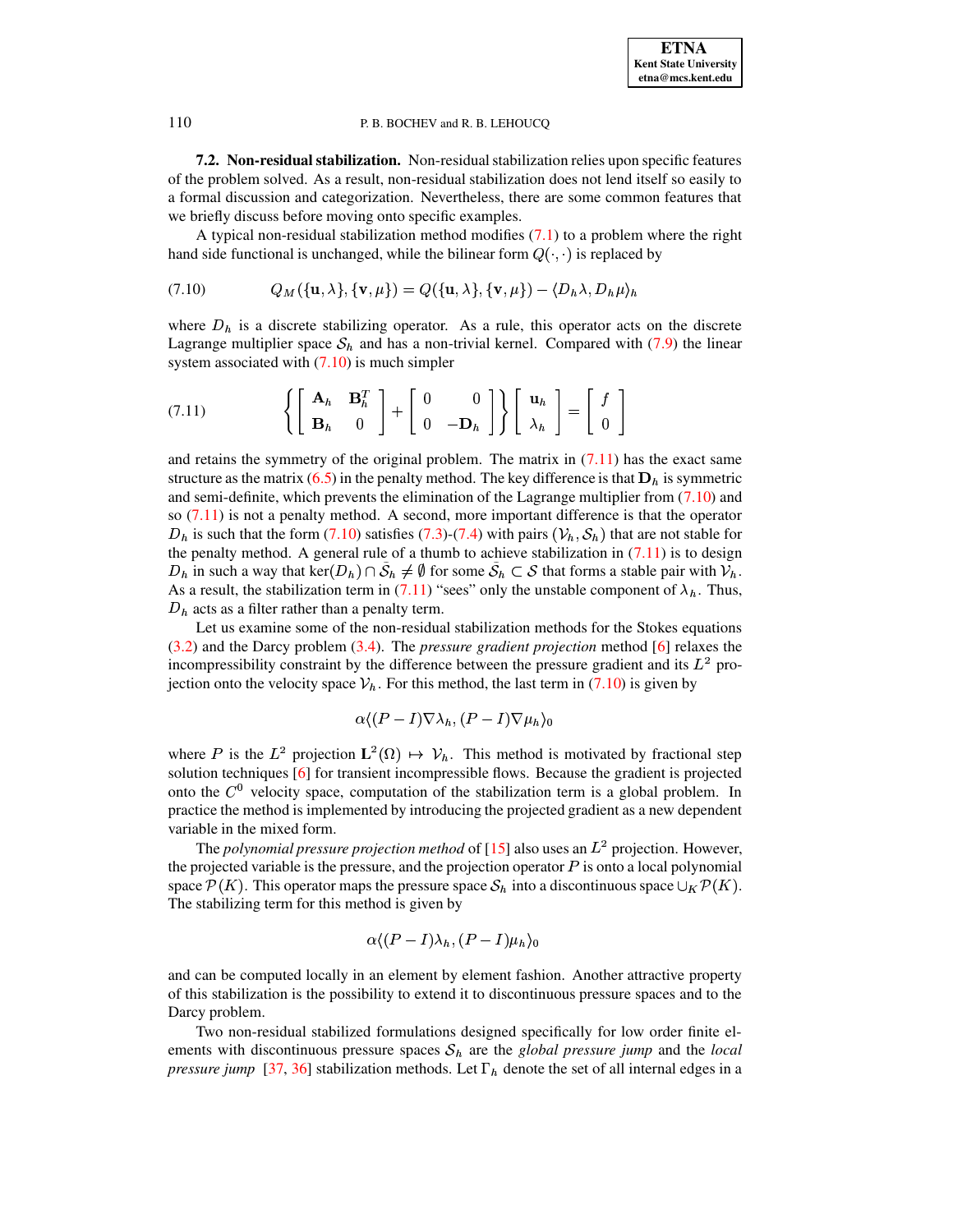

#### REGULARIZATION AND STABILIZATION OF DISCRETE SADDLE-POINT PROBLEMS 111



<span id="page-14-1"></span>FIG. 8.1. *A schematic connection between penalty, augmented Lagrangian and residual modifications of saddle-point problems.*

finite element partition  $\mathcal{T}_h$  of  $\Omega$  and let  $[\lambda_h]$  denote the jump of a function  $\lambda_h \in \mathcal{S}_h$  across an edge  $e$ . In the first method, the stabilizing term is given by

$$
\alpha h \sum_{e\in \Gamma_h} \int_e [\lambda_h] [\mu_h] d\Gamma \, .
$$

To define the second method, suppose that the elements in  $\mathcal{T}_h$  can be arranged in nonoverlapping patches  $\mathcal{T}_h^i$  with approximately the same number of elements. The stabilizing term for the local pressure jump stabilization method is given by

$$
\alpha h \sum_{\mathcal{T}^i_h} \sum_{e \in \Gamma^i_h} \int_e [\lambda_h] [\mu_h] d\Gamma
$$

where  $\Gamma_h^i$  is the set of all internal edges in patch  $\mathcal{T}_h^i$ . In this method jumps are integrated only on those edges from  $\Gamma_h$  that are internal to a patch  $\mathcal{T}_h^i$ . As a result, the stabilized formulation enforces local conservation on each patch.

<span id="page-14-0"></span>**8. Conclusions.** Finite element solution of PDEs associated with constrained minimization problems leads to parameterized saddle point systems of equations. The well-posedeness of the associated sequence of the saddle point matrices is subject to the discrete compatibility conditions [\(4.7\)](#page-5-0)-[\(4.8\)](#page-5-1). These conditions guarantee that discrete solutions converge to the exact solution as the mesh size  $h$  approaches zero. Penalty and augmented Lagrangian modifications are regularization methods that lead to saddle point systems of equations that are more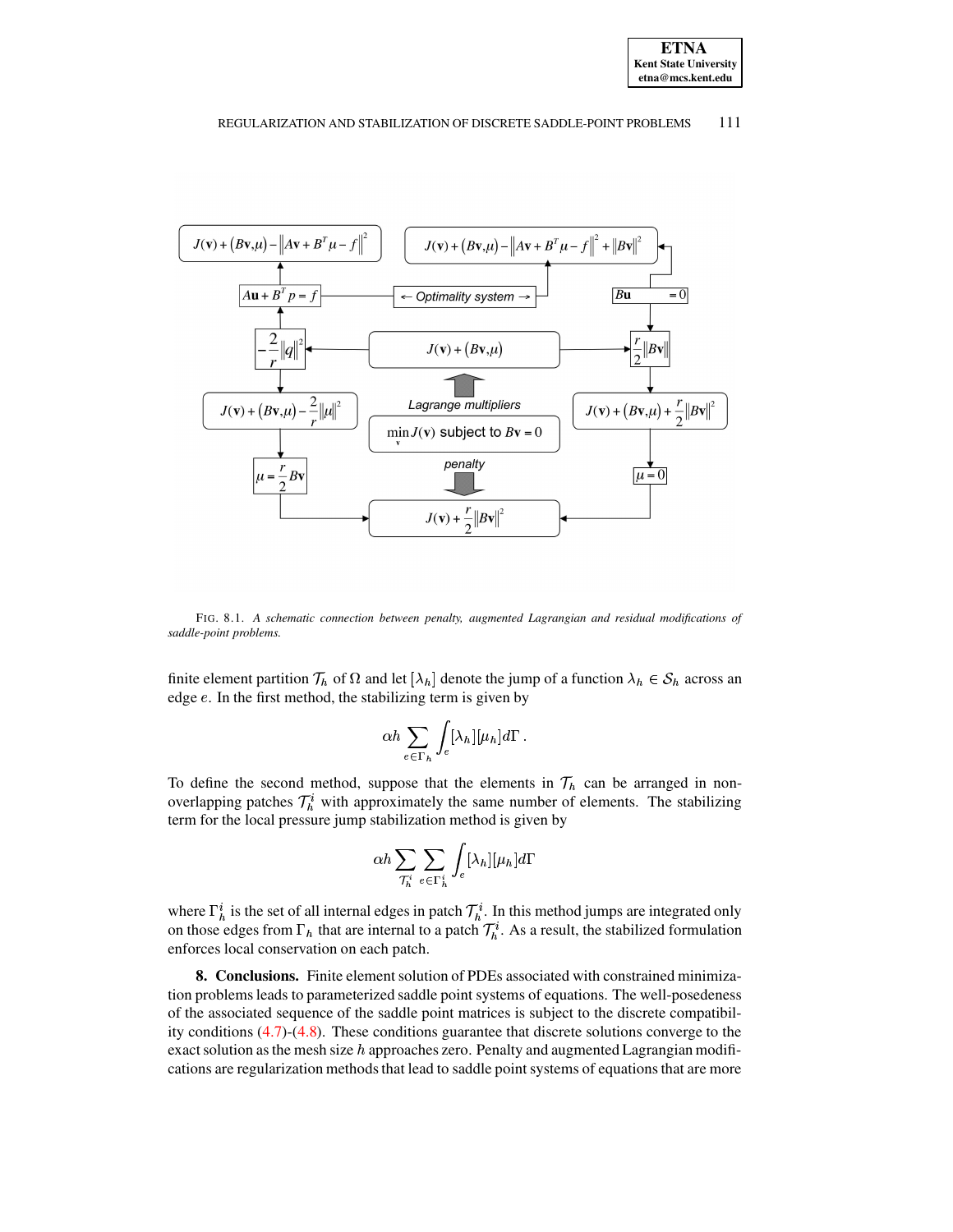amenable to preconditioned iterative solvers but do not eliminate the stringent compatibility conditions on the discrete spaces. Residual and non-residual stabilization are modifications that circumvent the stability conditions and allow definition of a well-posed parameterized family of algebraic equations by a wider range of discrete spaces. Different types of modifications can be obtained using the same terms and may be related to equivalent variational problems at the continuum level. Several important cases are illustrated in Figure [8.1.](#page-14-1) However, modification and discretization steps *do not commute* and the resulting method will depend upon the order of these steps. In other words, modifications to the discrete saddlepoint system lead to problems that are different from those obtained by the discretization of the modified variational equations.

**Acknowledgment.** We are indebted to the anonymous referees for their thorough and careful reading of the paper and the detailed remarks that helped to improve significantly the manuscript. We also thank one of the referees for pointing out the reference [\[10\]](#page-15-6).

#### REFERENCES

- <span id="page-15-11"></span>[1] D. N. ARNOLD, R. S. FALK, AND R. WINTHER, *Multigrid in H(div) and H(curl)*, Numer. Math., 85 (2000), pp. 197–218.
- <span id="page-15-10"></span><span id="page-15-1"></span>[2] D. N. ARNOLD AND R. WINTHER, *Mixed finite elements for elasticity*, Numer. Math., 42 (2002), pp. 401– 419.
- <span id="page-15-14"></span>[3] I. BABUSˇ KA, *The finite element method with Lagrange multipliers*, Numer. Math., 20 (1973), pp. 179–192.
- [4] T. BARTH, P. BOCHEV, M. GUNZBURGER, AND J.N.SHADID, *A taxonomy of consistently stabilized finite element methods for the Stokes problem*, SIAM J. Sci. Comput., 25 (2004), pp. 1585–1607.
- <span id="page-15-17"></span><span id="page-15-4"></span>[5] M. BENZI, G. GOLUB, AND J. LIESEN, *Numerical solution of saddle point problems*, Acta Numer., 14 (2005), pp. 1–137.
- [6] J. BLASCO AND R. CODINA, *Stabilized finite element method for the transient Navier-Stokes equations based on a pressure gradient projection*, Comput. Methods Appl. Math., 182 (2000), pp. 277–300.
- <span id="page-15-16"></span>[7] P. BOCHEV AND M. GUNZBURGER, *An absolutely stable pressure-Poisson stabilized method for the Stokes equations*, SIAM J. Numer. Anal., 42 (2005), pp. 1189–1207.
- <span id="page-15-9"></span>[8] J. BOLAND AND R. NICOLAIDES, *Stable and semistable low order finite elements for viscous flows*, SIAM J. Numer. Anal., 22 (1985), pp. 474–492.
- <span id="page-15-3"></span>[9] F. BREZZI, *On existence, uniqueness and approximation of saddle-point problems arising from Lagrange multipliers*, Mathematical Modeling and Numerical Analysis, 21 (1974), pp. 129–151.
- <span id="page-15-6"></span>[10] , *Stability of saddle-points in finite dimensions*, in Frontiers in Numerical Analysis, J. Blowey, A. Craig, and T. Shardlow, eds., Springer Verlag, 2002, pp. 17–61.
- <span id="page-15-7"></span>[11] F. BREZZI AND K.-J. BATHE, *A discourse on the stability conditions for mixed finite element formulations*, Comput. Methods Appl. Math., 82 (1990), pp. 27–57.
- <span id="page-15-8"></span><span id="page-15-0"></span>[12] F. BREZZI AND M. FORTIN, *Mixed and Hybrid Finite Element Methods*, Springer, Berlin, 1991.
- [13] E. BURMAN AND P. HANSBO, *A unified stabilized method for Stokes and Darcy's equations*, Tech. Report 2002-15, Chalmers University of Technology, Chalmers Finite Element Center, 2002.
- <span id="page-15-2"></span>[14] G. F. CAREY, G. BICKEN, V. CAREY, C. BERGER, AND J. SANCHEZ, *Locally constrained projections*, Internat. J. Numer. Methods Engrg., 50 (2001), pp. 549–577.
- <span id="page-15-18"></span>[15] C. DOHRMANN AND P. BOCHEV, *A stabilized finite element method for the Stokes problem based on polynomial pressure projections*, International Journal on Numerical Methods in Engineering, 46 (2004), pp. 183–201.
- <span id="page-15-15"></span>[16] J. DOUGLAS AND J. WANG, *An absolutely stabilized finite element method for the Stokes problem*, Math. Comp., 52 (1989), pp. 495–508.
- <span id="page-15-5"></span>[17] H. C. ELMAN, D. J. SILVESTER, AND A. J. WATHEN, *Finite Elements and Fast Iterative Solvers with applications in incompressible fluid dynamics*, Numerical Mathematics and Scientific Computation, Oxford University Press, 2005.
- <span id="page-15-12"></span>[18] R. FALK, *An analysis of the penalty method and extrapolation for the stationary Stokes equations*, in Advances in Computer Methods for Partial Differential Equations, R. Vichnevetsky, ed., New Brunswick,NJ, 1975, AICA, pp. 66–69.
- <span id="page-15-13"></span>[19] M. FORTIN AND R. GLOWINSKI, *Augmented Lagrangian methods: applications to numerical solution of boundary value problems*, in Studies in Mathematics and its applications, J. L. Lions, G. Papanicolaou, R. T. Rockafellar, and H. Fujita, eds., vol. 15, North-Holland, 1983.